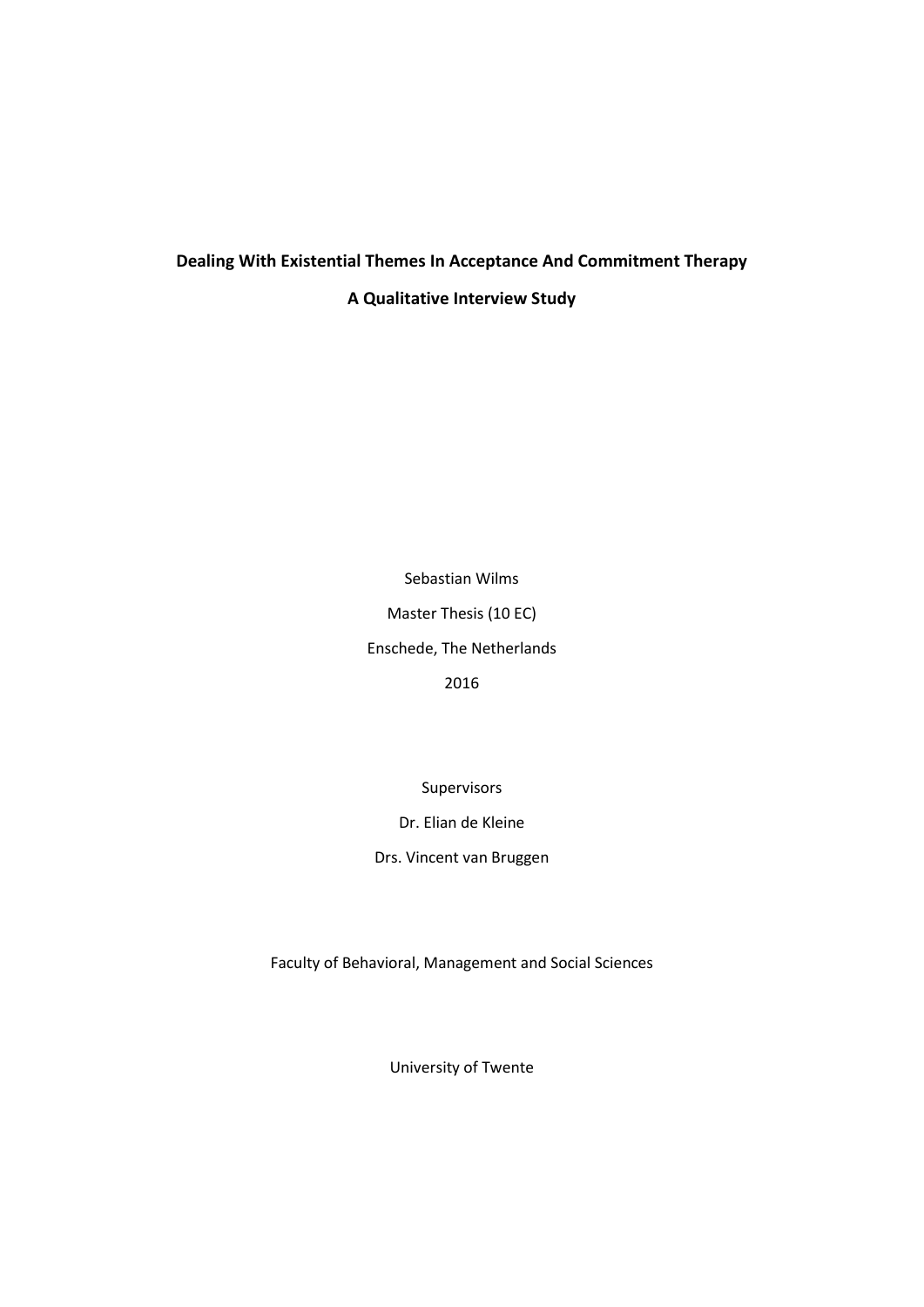### **Abstract**

The present paper firstly reviews the relevance of *death anxiety* and *meaning in life* for psychotherapy, and their place in *Existential Therapies*, as well as *Acceptance and Commitment Therapy* (ACT). Secondly, a following qualitative interview study explores how ACT therapists deal with these themes in therapy practice. Nearly all ACT therapists were familiar with clients who struggle with death anxiety and a lack of meaning in life. A range of strategies were found, which can be subsumed under seven thematic categories. There was disagreement among the respondents on whether one should explore the client's worldview and meaning-making regarding death anxiety and meaning in life, as this possibly contradicts with Relational Frame Theory (RFT), the philosophical foundation of ACT. Finally, this study gives first indications that ACT is a suitable form of therapy to help clients who struggle with existential themes.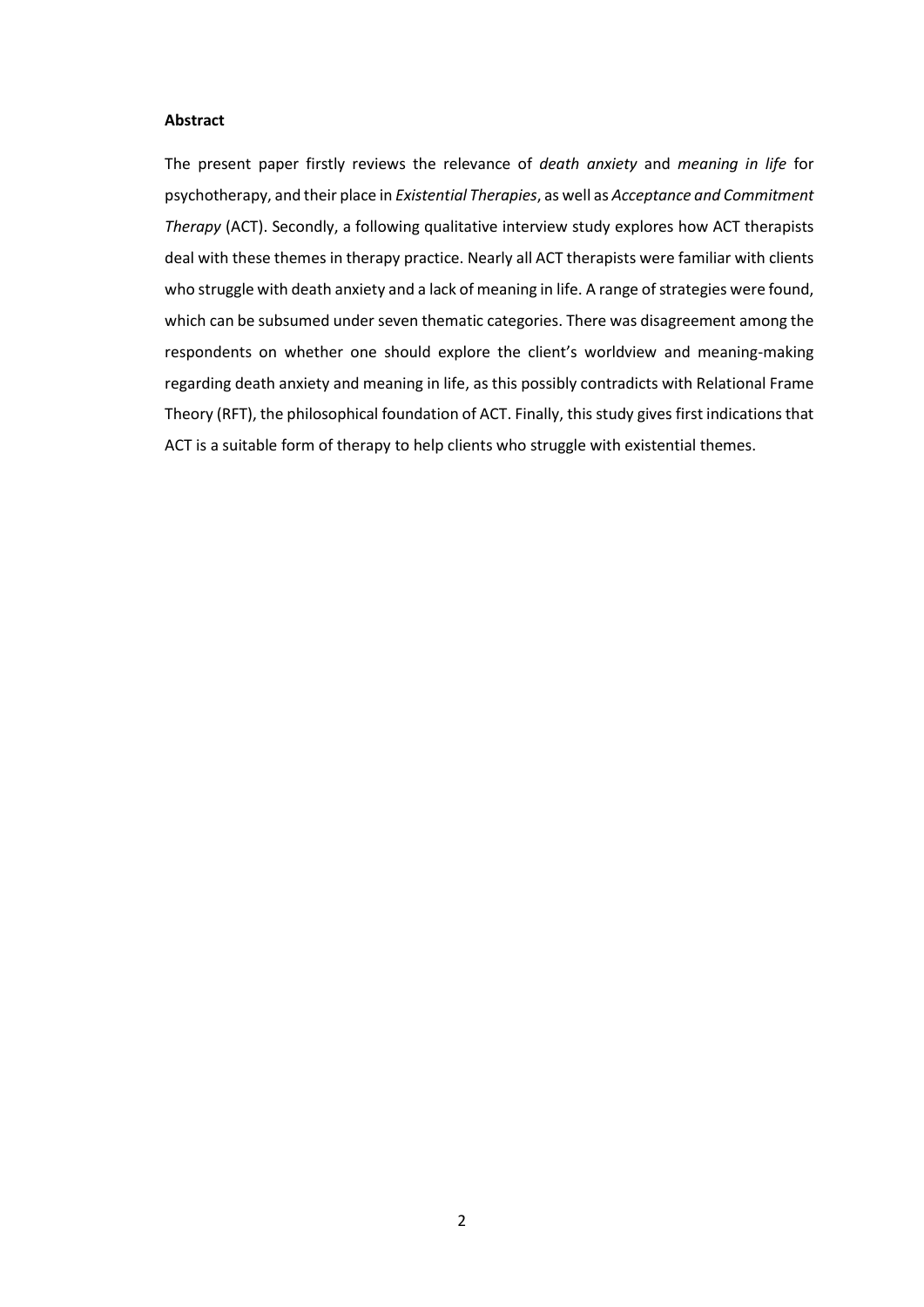Existential themes, like *death anxiety* and *meaning in life* do not play an important role in traditional Cognitive Behavior Therapy (CBT) and it remains unclear, whether CBT interventions are helpful for existential anxieties (Bunting & Hayes, 2007; Grober, Heidenreich, & Rief, 2016; Prasko, Mainerova, Jelenova, Kamaradova, & Sigmundova, 2012; van Bruggen, Vos, Bohlmeijer, & Glas, 2013). Since the trend in the Netherlands leans towards the use of CBT as the mainstream psychotherapy, the question arises whether clients, who struggle with death anxiety and a lack of meaning in life, find adequate help in the current Dutch landscape of psychotherapy. To answer this question, the present paper firstly investigates the importance of death anxiety and meaning in life in the context of psychopathology. Secondly, this paper describes the place of death anxiety and meaning in life in two forms of psychotherapy: (a) *Existential Therapies* (ET), a number of closely related therapies that among other things, focus on how clients deal with existential questions in life, like death and meaning (Cooper, 2003), and (b) *Acceptance and Commitment Therapy* (ACT), a third-wave behavior therapy, which is promising to overcome CBT limitations regarding existential themes (Bunting & Hayes, 2007; van Bruggen et al., 2013). Following, a qualitative interview study explores how ACT therapists deal with clients who face death anxiety and a lack of meaning in life. Finally, the paper discusses whether ACT provides an adequate framework to help clients who struggle with existential themes.

#### **The relationship of death anxiety and meaning in life with psychopathology**

## *Death anxiety*

 There are two different research fieldsthat address death anxiety in a psychological context: *Terror Management Theory* (TMT) and correlational research. The vast number of TMT studies demonstrate a relationship between the awareness of death and psychological functioning (Greenberg & Arndt, 2011). Two reviews of TMT studies, show that mortality salience (priming people with thoughts of death) leads to (a) an increased defense of the own worldview, (b) increased defense of self-esteem, and (c) increased investment in close relationships (Burke, Martens, & Faucher, 2010; Hayes, Schimel, Faucher, & Arndt, 2010). These defenses help the individual in keeping up the feeling of meaningfulness and worthiness and seem to act as a buffer against death anxiety (Greenberg & Arndt, 2011). Recent publications began to integrate TMT findings into the field of psychotherapy research (Lewis, 2014; Major, Whelton, & Duff, 2016; Maxfield, John, & Pyszczynski, 2014; Vance, 2014). Fore example, Maxfield, John and Pyszczynski (2014) argue that individuals, who have difficulties in using these defense mechanisms, are relatively unprotected against death anxiety, which in turn makes them more vulnerable to psychological disorders, especially depressive and anxiety disorders. Therefore, they conclude that the discussion of meaning and death should play an important part in clinical work, when death-related anxiety is possibly an underlying factor.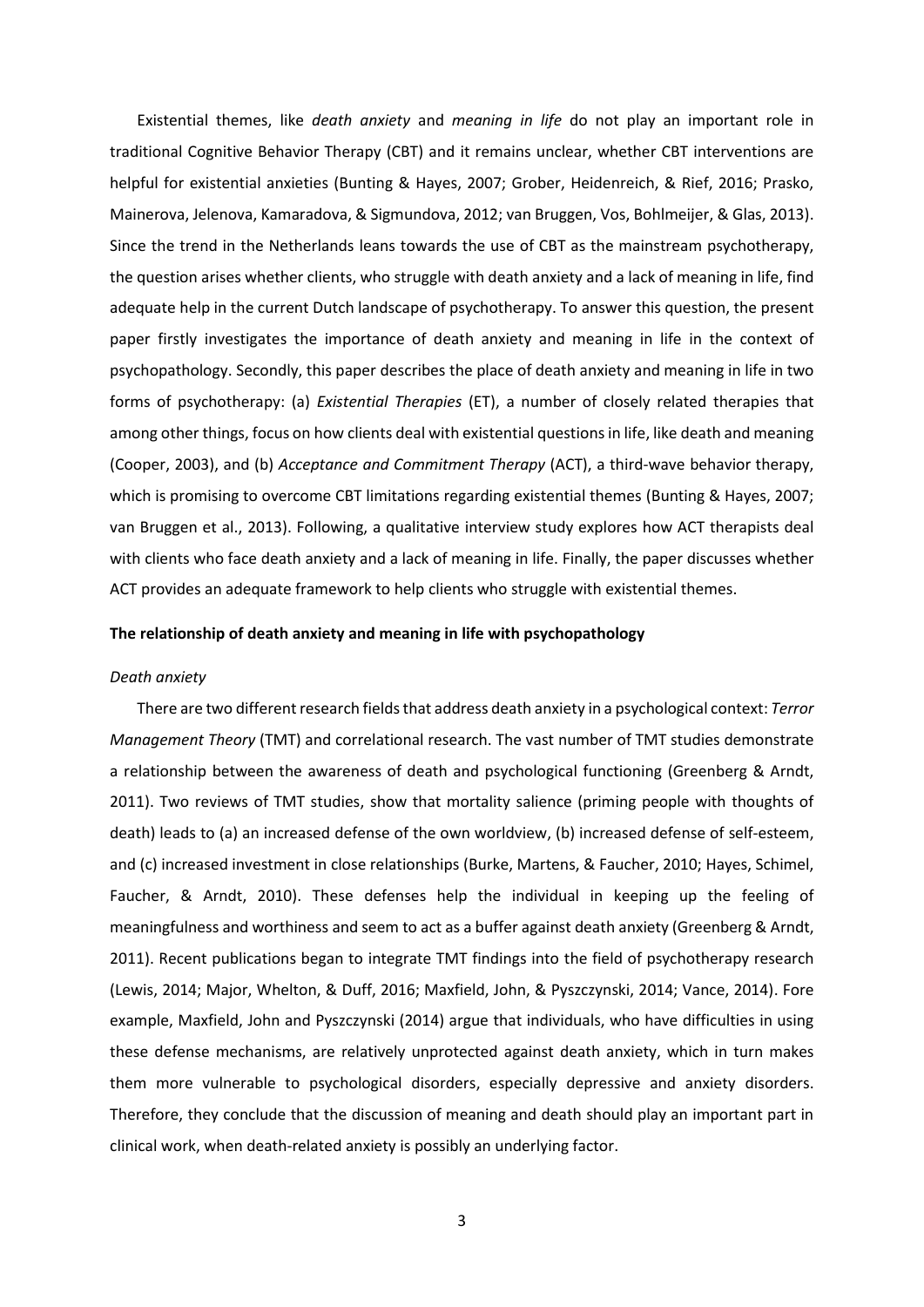Also in correlational research, a number of publications indicate a relationship between death anxiety and psychological disorders. Fortner and Neimeyer (1999) found that higher levels of death anxiety were related to more physical and psychological problems, as well as lower levels of ego integrity. Additionally, a study showed significant correlations between existential anxiety (apprehension about death and the meaning of life) and symptoms of depression and anxiety (Berman, Weems, & Stickle, 2006). A recent review on the role of death anxiety in psychopathology, emphasizes the importance of death anxiety as a transdiagnostic factor underlying many forms of psychopathology such as panic disorder, hypochondriasis, anxiety and depressive disorders (Iverach, Menzies, & Menzies, 2014). In line with this, a study on the etiology of hypochondriasis found that an existential model of explaining hypochondriasis through death anxiety, matched better than a perceptual or an interpersonal model of explanation (Noyes, Stuart, Longley, Langbehn, & Happel, 2002).

 Although death anxiety is an occurring and measurable phenomenon (Berman et al., 2006; Popescu, 2015), psychotherapy research has not paid much attention to the clinical aspects of death anxiety (Furer & Walker, 2008). Given the broad empirical base of TMT research on death anxiety, several authors therefore suggest to further integrate TMT findings into psychotherapy research (Lewis, 2014; Major, Whelton, & Duff, 2016; Maxfield et al., 2014; Vance, 2014). In conclusion, the existing literature on death anxiety indicates the impact of death anxiety on psychological processes and its relation with psychological disorders, such as depression and anxiety disorders. Therefore, including death anxiety into treatment of psychological disorders, could benefit the therapeutic process.

## *Meaning in life*

 The literature on the relation between meaning in life and psychopathology demonstrates the relevance of this concept for mental health. Numerous studies across different populations show that meaning in life is associated with increased well-being and less psychopathological symptoms (Debats, 1996; Fischer et al., 2016; Lucette, Ironson, Pargament, & Krause, 2016; Mascaro & Rosen, 2005, 2006, 2008; Moomal, 1999; Volkert, Schulz, Brütt, & Andreas, 2014; Yee Ho, Cheung, & Fai Cheung, 2010). A series of studies point out that levels of meaning predict changes in depressive symptoms and hope (Lucette et al, 2016; Mascaro & Rosen, 2005, 2006, 2008). Furthermore, lower levels of meaning in life are also related to anxiety and somatic disorders (Moomal, 1999; Volkert et al., 2014; Yee Ho et al., 2010). Additonally, a study with abused women has shown that purpose in life is associated with lower suicidal ideation (Fischer et al., 2016). Other studies also demonstrate the role of meaning in life as a predictor of well-being (Debats, 1996; Dezutter, Luyckx, & Wachholtz, 2015).

 Taken together, the experience of meaning and purpose in life plays an important role regarding mental health. The positive effect on psychological well-being and its relation to a range of

4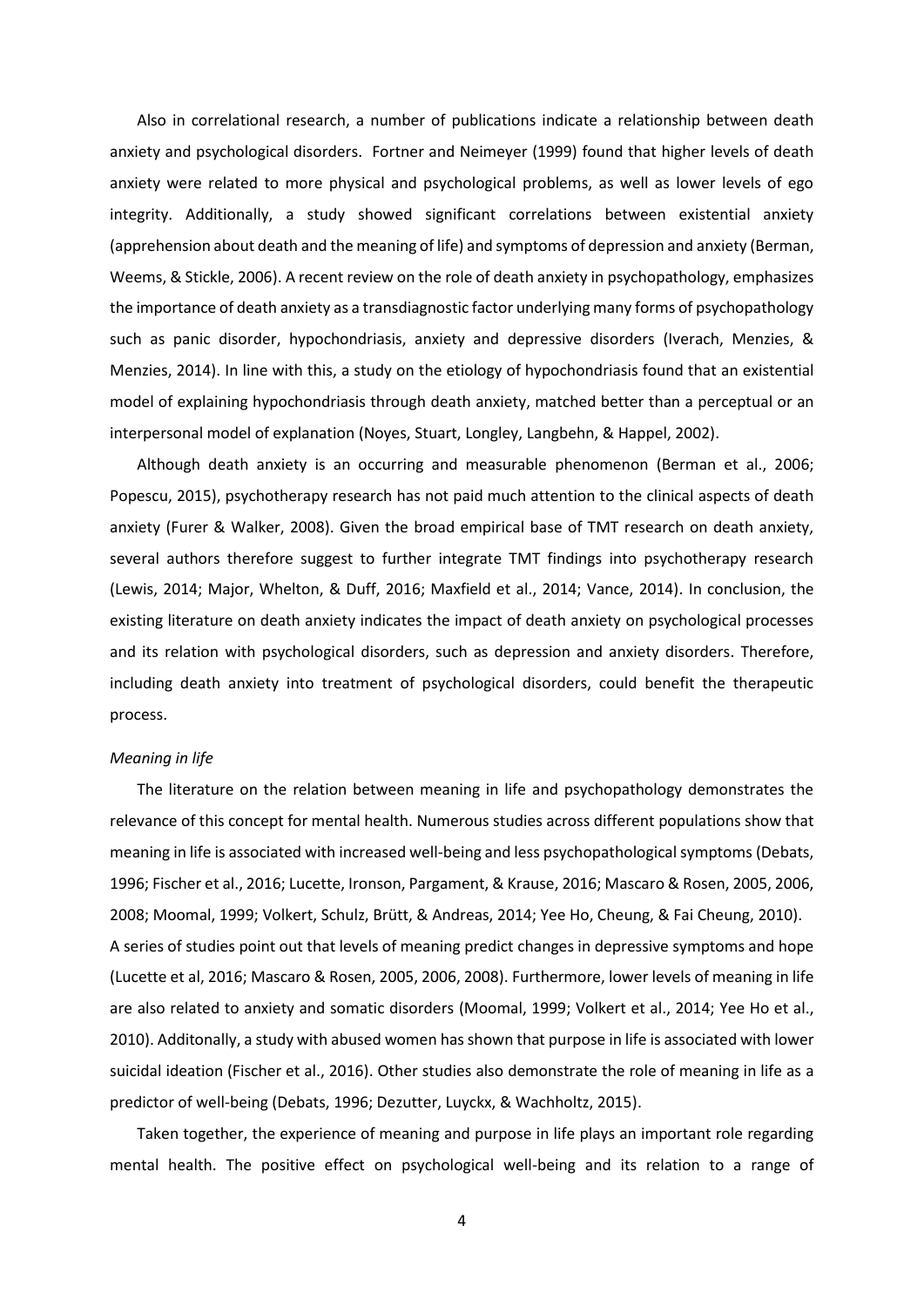psychological disorders, demonstrate the need to pay special attention to meaning in life in psychotherapy.

#### **Dealing with death anxiety and meaninglessness in psychotherapy**

 In the following, it will be investigated how Existential Therapies and Acceptance and Commitment Therapy approach the topics death anxiety and meaning in life.

#### *Existential Therapies*

 Numerous forms of therapy have emerged under the umbrella of ET such as Logotherapy, the American Existential-Humanistic Approach or the British School of Existential Analysis. This study focuses on the American Existential-Humanistic Approach, as it most explicitly addresses the topics of death anxiety and meaninglessness (Cooper, 2003). Yalom (1980, p.5) defines this approach in the following way: "*Existential psychotherapy is a dynamic approach to therapy which focuses on concerns that are rooted in the individual's existence*". He argues that the existential givens of being human, play an underlying role in many forms of psychopathology. In this context, he proposes a classification of existential themes into four ultimate concerns that all humans have to face and which are the roots of humans' anxieties and psychopathology (Yalom, 2003). These ultimate concerns are (a) death anxiety, the realization of our finitude and the inevitability of death; (b) meaninglessness, the realization that there is no absolute meaning and that the individual has to create meaning itself; (c) freedom, the possibility but also the necessity to choose, which also entails that we are responsible for our choices and (d) isolation, the unbridgeable gap between you and your surroundings or other persons. Following this framework, psychopathology is the consequence of using non-adaptive defense mechanisms in trying to ward off the existential anxieties (Yalom, 1980). This implies discovering and identifying defense mechanisms that are functional to avoid the painful death anxiety and experience of meaninglessness (Yalom, 1980). Accordingly, it is the therapist'stask to put emphasis on "*uncovering the clients' subjective experiences and encouraging clients to face up to the existential questions which play a part in their lived experience*" (Cooper, 2003, p.3).

 However, Existential Therapies lack scientific evidence and only recent studies have addressed their empirical efficacy (Vos, Cooper, Correia, & Craig, 2015; Vos, Cooper, & Craig, 2015). This is one of the reasons, why ET are to a large extent unknown and are hardly represented in the overall psychotherapeutic landscape. In The Netherlands, the existential approach is practically not present in mental health care and is also not funded by the health insurances. Therefore, it is unlikely that clients, who face existential anxieties, like death anxiety or a lack of meaning in life, find an existential therapist in The Netherlands.

#### *Acceptance and Commitment Therapy*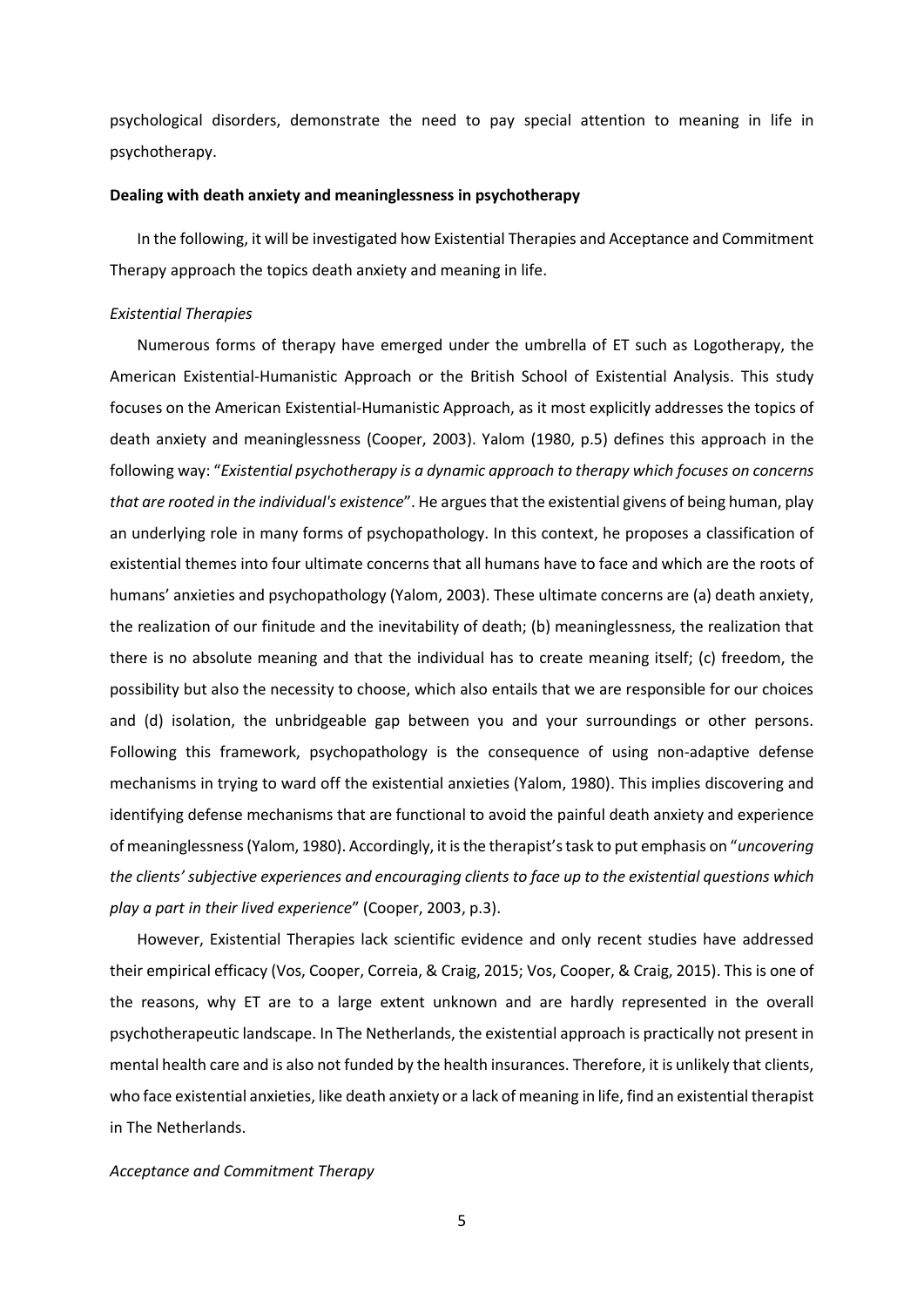A promising help for these clients could be Acceptance and Commitment Therapy (Hayes, Strosahl, & Wilson, 1999). Several authors state that ACT could overcome the limitations of traditional CBT regarding existential topics (Bunting & Hayes, 2007; Iverach et al., 2014; van Bruggen et al., 2013). Numerous studies underline this view, as they point out distinct similarities between ET and ACT (Badiee, 2008; Bunting & Hayes, 2007; Claessens, 2010; Garcia-Montes & Perez-Alvarez, 2010; Hickes & Mirea, 2012; Ramsey-Wade, 2015; Sharp, Schulenberg, Wilson, & Murrell, 2004). These similarities include (a) a non-pathologising stance towards human suffering and distress, (b) an emphasis on acceptance of suffering as part of our existence, (c) a non-hierarchical relationship between client and therapist, (d) a focus on freedom and choice and also (e) a focus on meaning and values (Ramsey-Wade, 2015).

 The framework of ACT is developed in the context of *Relational Frame Theory* (RFT) (Hayes et al., 1999). RFT is a theory on language and cognition that emphasizes the human capacity to make use of language and develop systems of meaning. Within RFT, it is argued that humans, contrary to animals, are able to establish language-meaning relationships that enable to experience a fear response in an objectively safe situation. As an example, imagine being safe at home, while thinking of a natural disaster, like a Tsunami - Simply this thought can elicit a fear response. Although the situation is objectively harmless, humans can experience anxiety through the connection between a thought and its meaning. The ACT approach that emerges from this theory, focuses on lessening the impact of thoughts, counteracting experiential avoidance and developing psychological flexibility (flexible attention to the present moment) (Hayes, Strosahl, & Wilson, 2012). To help clients develop psychological flexibility, ACT makes use of six core principles: (a) defusion: learning to see cognitions, such as thoughts, memories and images as language processes, instead of objective truths or facts; (b) acceptance: providing room for unpleasant feelings and sensations, instead of avoiding them; (c) contact with the present moment: fostering a conscious awareness of the present experience with openness, interest and receptiveness; (d) self-as-context: letting the client experience the distinction between thoughts and the self that observes these thoughts; (e) values: exploring and identifying the client's values and meaning in life; and (f) committed action: fostering and supporting value-guided action (Harris, 2006; Hayes & Strosahl, 2004).

 However, the question remains, how existential anxieties, like death anxiety or a lack of meaning in life, are addressed in Acceptance and Commitment Therapy. In this context, Harris (2010) mentions two strategies to help clients with death anxiety. One the one hand, the therapist could work with defusion techniques. On the other hand, he suggests to help the client to change from a problemsolving stance to an accepting stance, but it remains unclear, how this aim is exactly pursued. Yet, many questions are still unanswered regarding the question how clients are helped by ACT therapist to deal with existential themes.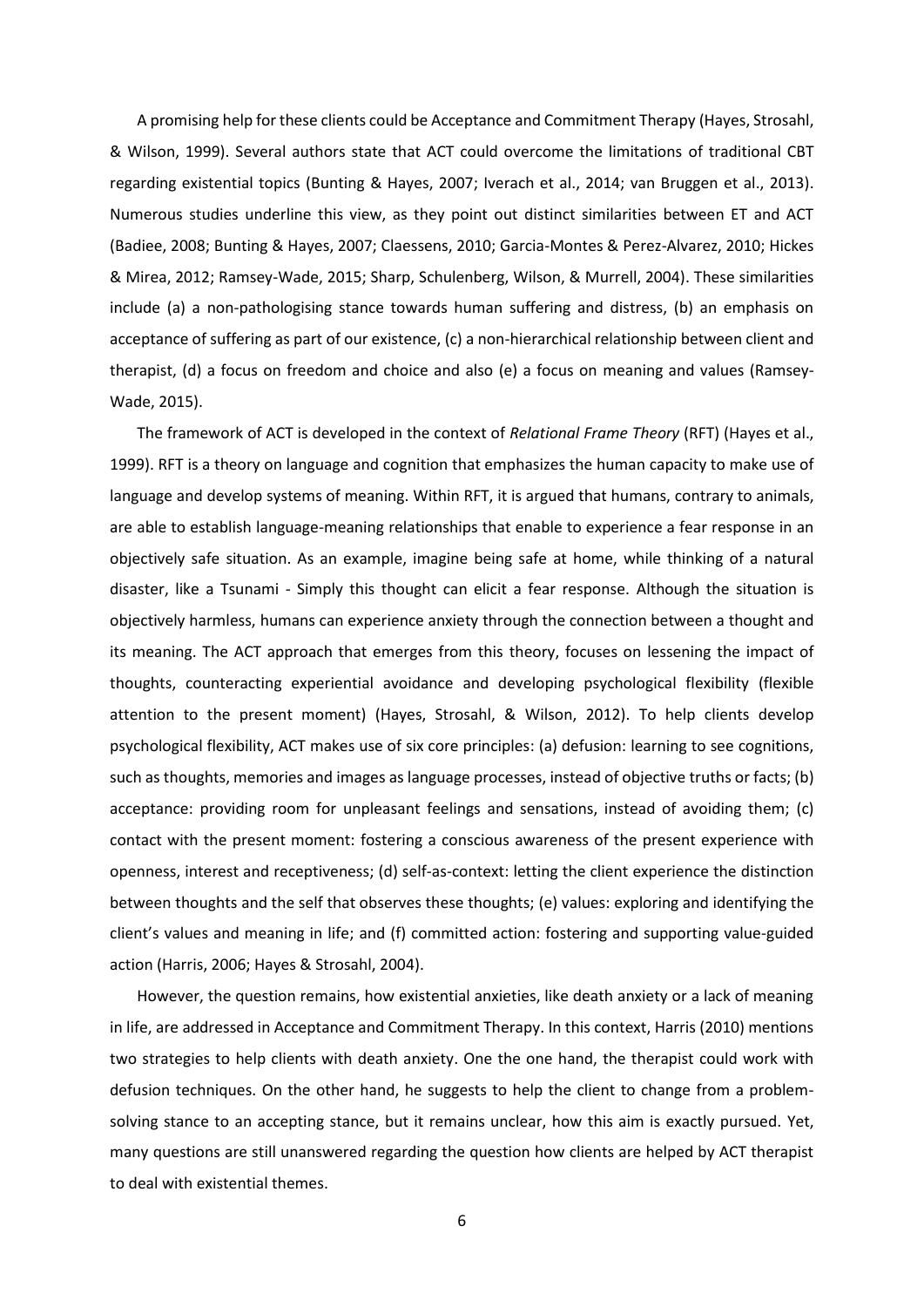Therefore, the aim of this research is firstly, to explore to which extend ACT therapists encounter clients with death anxiety and a lack of meaning in life and secondly, how ACT therapists try to help these clients with their existential anxieties. These questions are approached by performing a qualitative analysis of semi-structured interviews.

## **Methods**

 In this qualitative study semi-structured interviews were used as method of data collection. The 32-item checklist 'Consolidated criteria for reporting qualitative studies' (COREQ) was used to get an explicit and comprehensive description of the research process (Tong, Sainsbury, & Craig, 2007). This chapter is divided into the three sections 'Research team and reflexivity', 'Study design' and 'Analysis and findings', according to the three domains of COREQ.

#### **Research team and reflexivity**

 The interviews were conducted by the first author, student in a master program for clinical psychology. The researcher had gained prior experience in conducting interviews during his bachelor thesis. The researcher's interest in the research topic stems from personal engagement with the philosophy of existentialism and Acceptance and Commitment Therapy. There was no relationship established with the participants prior to the study. The first contact with the participants was in context of this study, except one participant who twice gave a lecture in the researcher's master program. Apart from this participant, the participants had no information about the researcher and his personal motivation or reasons for performing this study. The study design was approved by the ethics committee of the faculty of psychology of the University of Twente.

#### **Study design**

#### *Selection procedure*

 The ACT therapists were recruited in The Netherlands and Belgium via purposive and snowball sampling. The contact details were gathered on a congress of the *Association for Contextual Behavioral Science* and via the website www.contextualscience.org. Furthermore the interviewed participants were asked for contact details of other ACT therapists that could be willing to participate. In total, 43 ACT therapists were approached by email and 10 of these participated in the study. Furthermore, 21 therapists did not respond, five therapists refused due to insufficient time, four therapists were willing to participate, but did not respond in the further communication and three therapists refused without giving reasons. The contact email provided brief information about the title of the research, the research questions and the method of data collection. Respondents were informed about the length of the interview and that there was no need to prepare for the interview.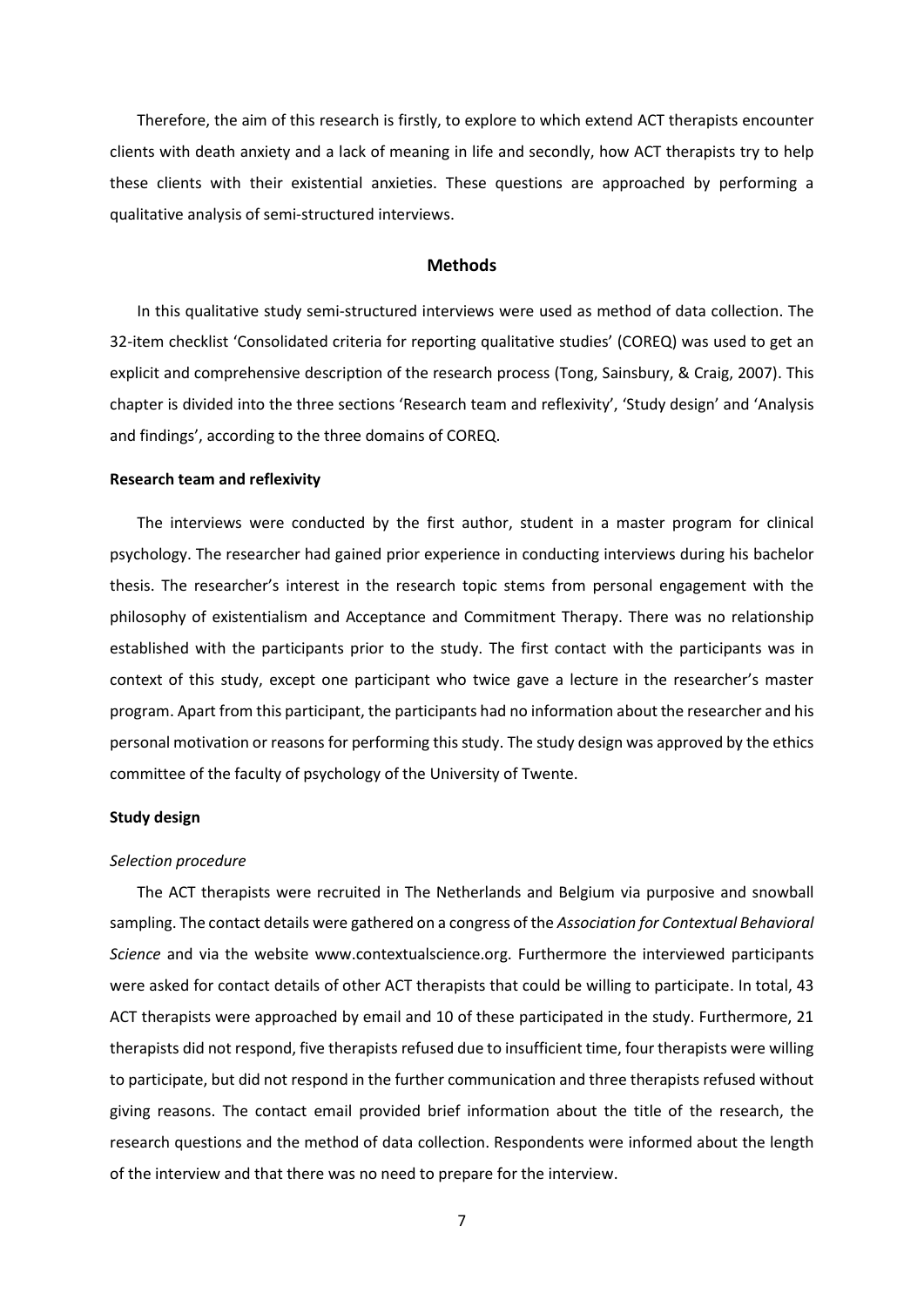## *Participants*

 10 participants were interviewed of which eight participants practicing in The Netherlands and two participants practicing in Belgium. In relation to officially-approved qualifications, three of the participants were trained in CBT, four participants absolved the 3-year training to health psychologist, three participants held a master degree in clinical psychology, of which one participant was additionally trained in art therapy. Regarding the field of work, five participants treated the full range of psychological problems, whereas four participants primarily dealt with chronic pain and one participant especially focused on forensic psychology. Further on, six of the participants worked in a private practice, whereas the other four worked in psychotherapeutic institutions. The participants' experience with ACT ranges from three to 12 years, with a mean of 8,9 years. Regarding the qualification within ACT, all participants studied literature, nine participants absolved a number of ACT training courses and seven participants visited conferences of ACT. [Table 1](#page-7-0) provides an overview over the participants' characteristics.

#### <span id="page-7-0"></span>Table 1

## *Participants' characteristics*

|                | Country   | Qualification                                             | Field of work                          | Workplace                  | ACT Exp. | <b>ACT Qualification</b>           |
|----------------|-----------|-----------------------------------------------------------|----------------------------------------|----------------------------|----------|------------------------------------|
| P1             | <b>NL</b> | MSc. clinical<br>psychology + CBT<br>training (currently) | <b>Basic mental</b><br>health care     | Private<br>practice        | 9 years  | Courses, literature,<br>conference |
| P <sub>2</sub> | <b>BE</b> | CBT therapist                                             | Especially<br>chronic pain             | Psychiatric<br>institution | unknown  | Courses, literature,<br>conference |
| P3             | <b>NL</b> | CBT therapist                                             | Full range                             | Private<br>practice        | 9 years  | Courses, literature,<br>conference |
| P <sub>4</sub> | <b>NL</b> | Health psychologist                                       | Full range                             | Private<br>practice        | 10 years | Courses, literature,<br>conference |
| P <sub>5</sub> | <b>NL</b> | Health psychologist                                       | Especially<br>chronic pain             | Psychiatric<br>institution | unknown  | Courses, literature                |
| <b>P6</b>      | <b>BE</b> | MSc. clinical<br>psychology                               | Full range +<br>forensic<br>psychology | Psychiatric<br>institution | 3 years  | Courses, literature,<br>conference |
| P7             | <b>NL</b> | <b>CBT</b> therapist                                      | Especially<br>chronic pain             | Psychiatric<br>institution | 12 years | Courses, literature,<br>conference |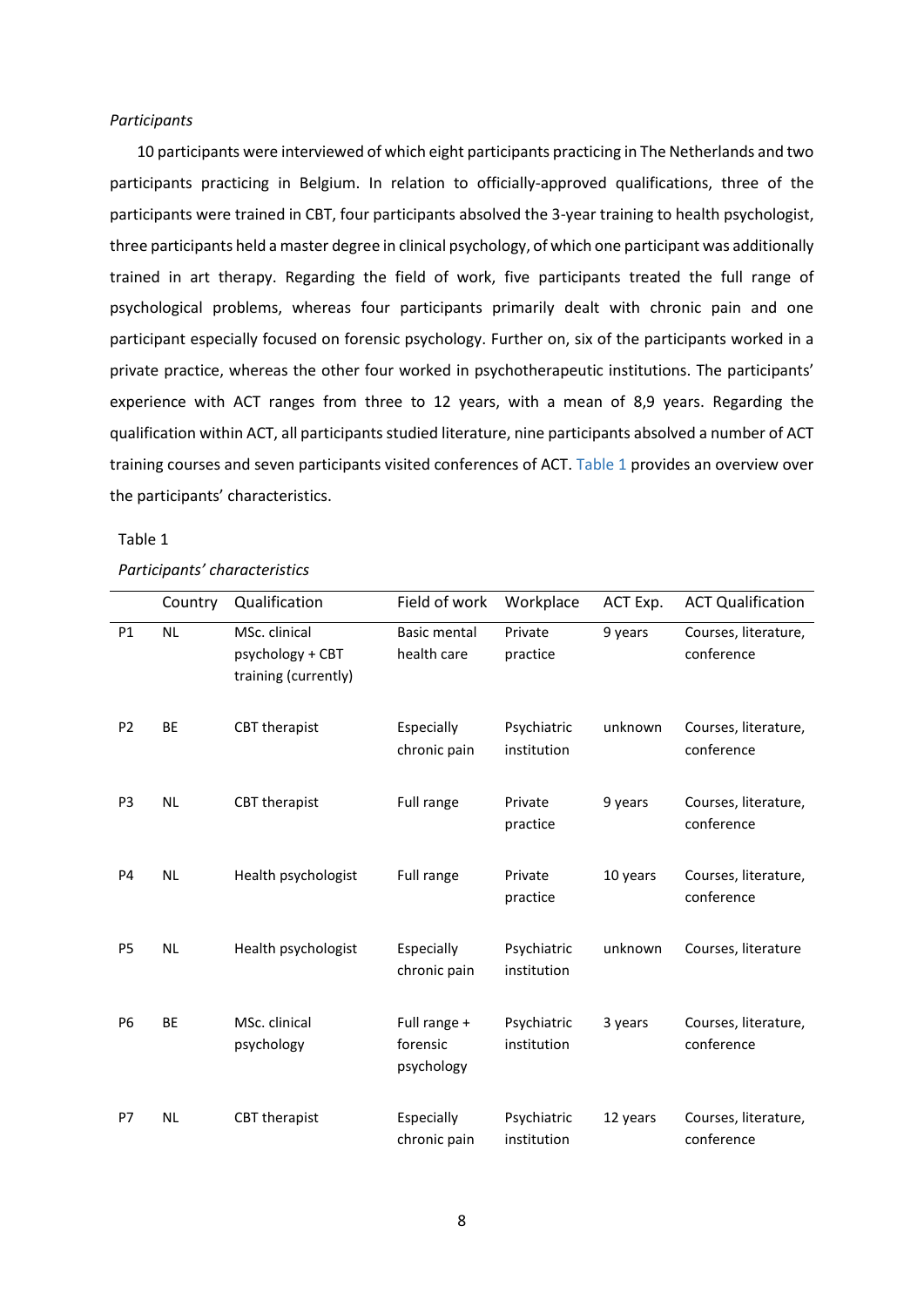| P8              | ΝL | Health psychologist                         | Full range                  | Private<br>practice | 11 years | Courses, literature,<br>conference |
|-----------------|----|---------------------------------------------|-----------------------------|---------------------|----------|------------------------------------|
| P <sub>9</sub>  | ΝL | Art therapist + MSc.<br>clinical psychology | Basic mental<br>health care | Private<br>practice | 12 years | Courses, literature                |
| P <sub>10</sub> | NL | Health psychologist                         | Full range                  | Private<br>practice | 5 years  | Literature                         |

Note: Qualification presents the participant's highest degree. CBT therapist is seen as the highest degree, followed by Health psychologist and a MSc. degree in clinical psychology.

## *Data collection*

 Prior to the interview the participants signed an informed consent brochure which informed them of their right to withdraw from the study at any time, the respectful dealing with their privacy, the guarantee of anonymity and the possibility of insight into their audio recording and the transcript of the interview.

 The interviews were conducted in the period from November 2015 until April 2016. Most interviews took place in an adequate room at the therapists' workplace. All interviews were conducted in Dutch language. The interview scheme (see [Table 2\)](#page-8-0) was used as a guideline throughout the interview. First, information on the participant's background with ACT was collected. Secondly, the interview questions 2-4 addressed the definition of existential themes and the first research question. Here, the researcher provided two brief case examples of client's, who struggle with death anxiety and meaninglessness(see [Appendix A.\)](#page-24-0). Thirdly, the interview questions 5-6 addressed the second research question. Finally, the participant had the possibility to leave further comments. This interview scheme was pilot tested with the first two participants and no major difficulties with the research procedure were identified. Therefore, it was decided to treat the data from these interviews as part of the main body of data. Furthermore, the interviewer paid attention to take up a non-directive stance as far as possible. No field notes were made during the interview to fully concentrate on the interaction and the participants' answers. The interviews lasted between 30 and 75 minutes and were recorded with an audio recording device. The transcripts were not returned to the participants for comments or correction.

## <span id="page-8-0"></span>Table 2

#### *Interview scheme*

2. What do you associate with the term 'existential topics'?

3. The researcher provided descriptions and case examples of death anxiety and meaninglessness

<sup>1.</sup> How did you get in contact with ACT and what is your experience with it?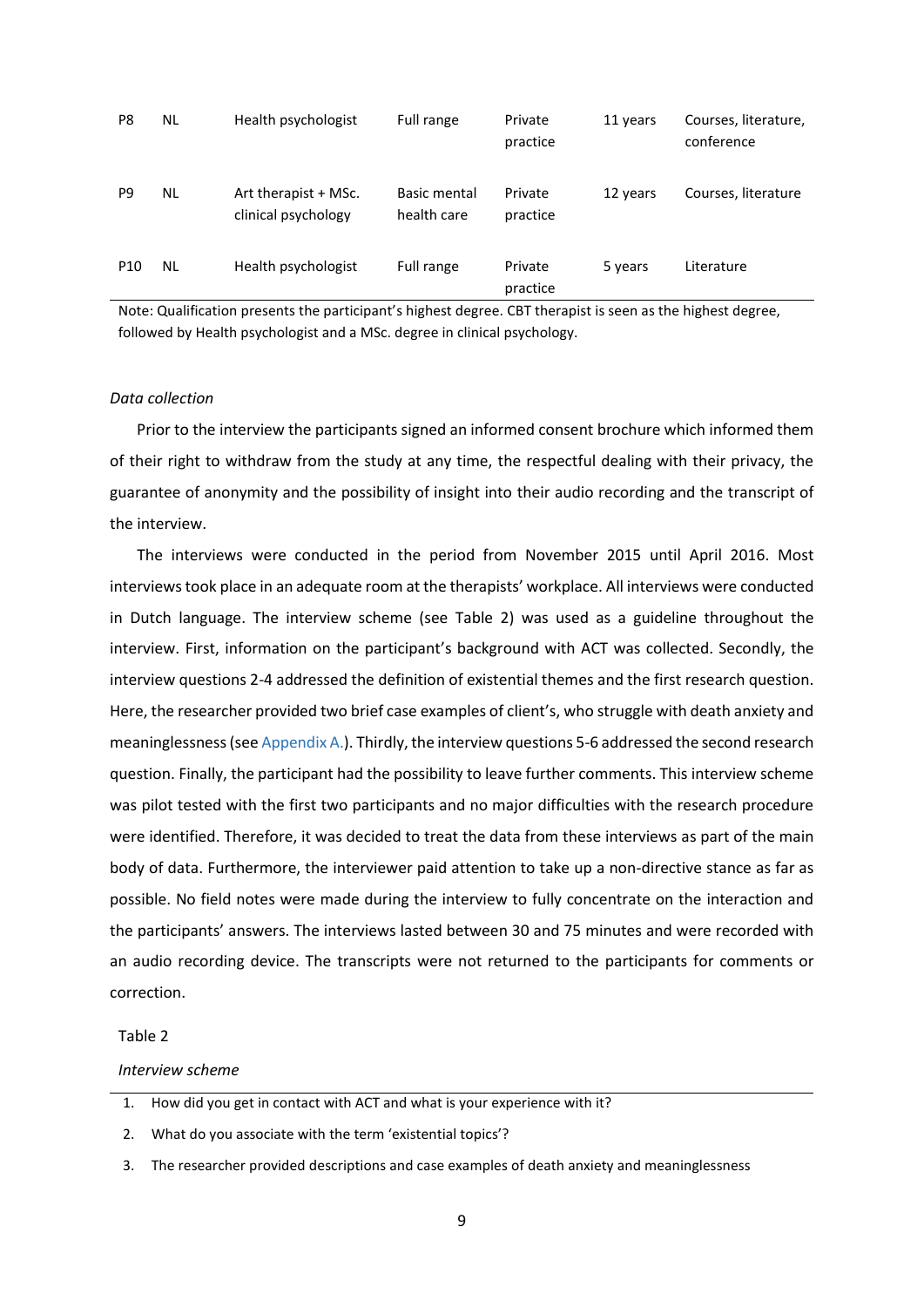- 4. In how far are you encountering death anxiety and meaninglessness in therapy practice?
- 5. In how far are you addressing these topics? What approaches or strategies do you use?
- 6. Are you feeling well-equipped to deal with these topics?
- 7. Do you have any other comments?

#### **Data analysis**

 The data were coded by the first author and it was made use of the software 'Atlas.ti' to manage the data. In a first step, it was made use of deductive coding by linking quotations either to (a) occurrence of death anxiety or meaninglessness or to (b) strategies used to approach the themes. In this context, there was already made a distinction between general strategies and strategies in relation to death anxiety, respectively meaninglessness. In a second step, it was made use of inductive coding to specify the contexts in which the themes occur, as well as the specific strategies. During this second step, open coding was used in combination with a constant comparative analysis. This means that while coding a new quotation, it is always compared to the already created codes. In a third step, thematic categories were developed, followed by analyzing and minimizing redundancy between the codes. Afterwards, the whole data were coded again with the developed coding frame and it was analyzed how the codes and categories relate to each other. The final coding frame consisted of 54 codes (see [Appendix B\)](#page-25-0).

## **Results**

 The findings are presented in the order of the research questions. Respondents' quotations were translated from Dutch into English.

## **Research question 1: To what extend do ACT therapists encounter clients with death anxiety and a lack of meaning in life?**

 9 out of 10 respondents reported situations in therapy, in which death anxiety, respectively meaninglessness played a role. This section lists the contexts in which death anxiety and meaninglessness occurred and how many respondents reported these contexts, which is also shown i[n Figure 1.](#page-10-0)

 Death anxiety occurred in the context of panic attacks, severe illness and death of closely-related persons, each reported by three respondents. But respondents also mentioned hypochondriasis, getting older, and disasters like the terror in Paris or the MH17 incident, each one time. One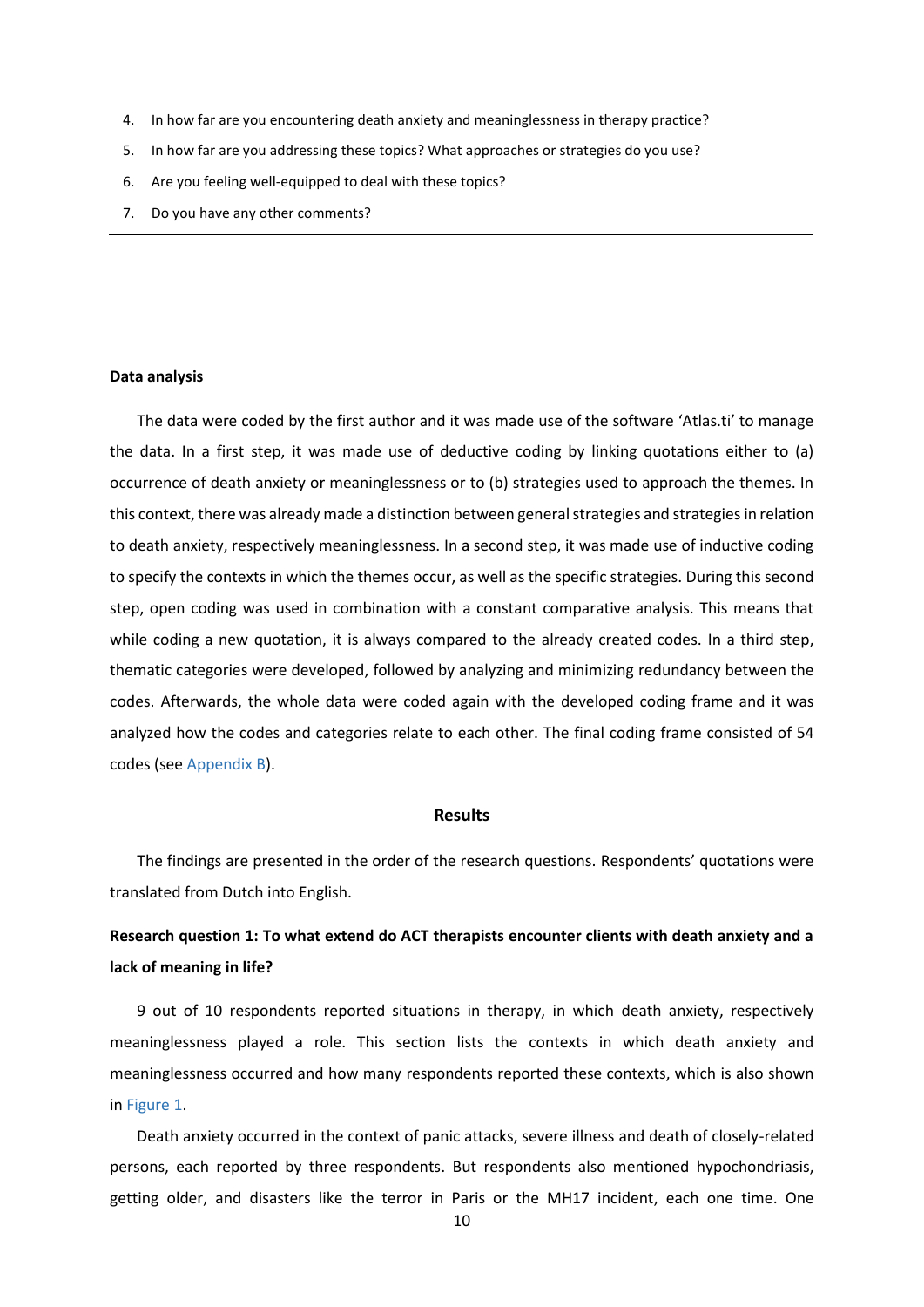respondent regarded death anxiety as a factor underlying many fears. In relation to panic attacks, clients were afraid of getting a heart attack, which is comparable to clients with a severe illness, who are confronted with vulnerability and their possible death. It speaks for itself that the death of a closely-related person and getting older confronted clients with death and the finiteness of life. In the context of hypochondriasis death anxiety came to the fore in the constant need to check the health status, in worry of being severely ill. In relation to the terror in Paris or the MH17 incident, clients were struck by the fact that also they could fall victim to such a disaster. The sheer arbitrariness and unpredictability of death bothered some clients. Finally, one respondent attributed many common fears, like fear of failure, to death anxiety.

 Meaninglessness occurred in relation to mood disorders, chronic pain and severe illness. Four respondents reported it in the context of depression, when clients experienced a lack of meaning in life or dealt with important changes in life, like retirement. Regarding chronic pain, three respondents encountered meaninglessness with clients who could not live their life as they did before due to the chronic pain. By that, these clients lost their sources of personal meaning. Concerning severe illness, one respondent referred to clients who have difficulties to find meaning in their future life, due to a severe illness.



<span id="page-10-0"></span>*Figure 1.* The contexts in which death anxiety and meaninglessness were mentioned combined with how many respondents' reported the respective context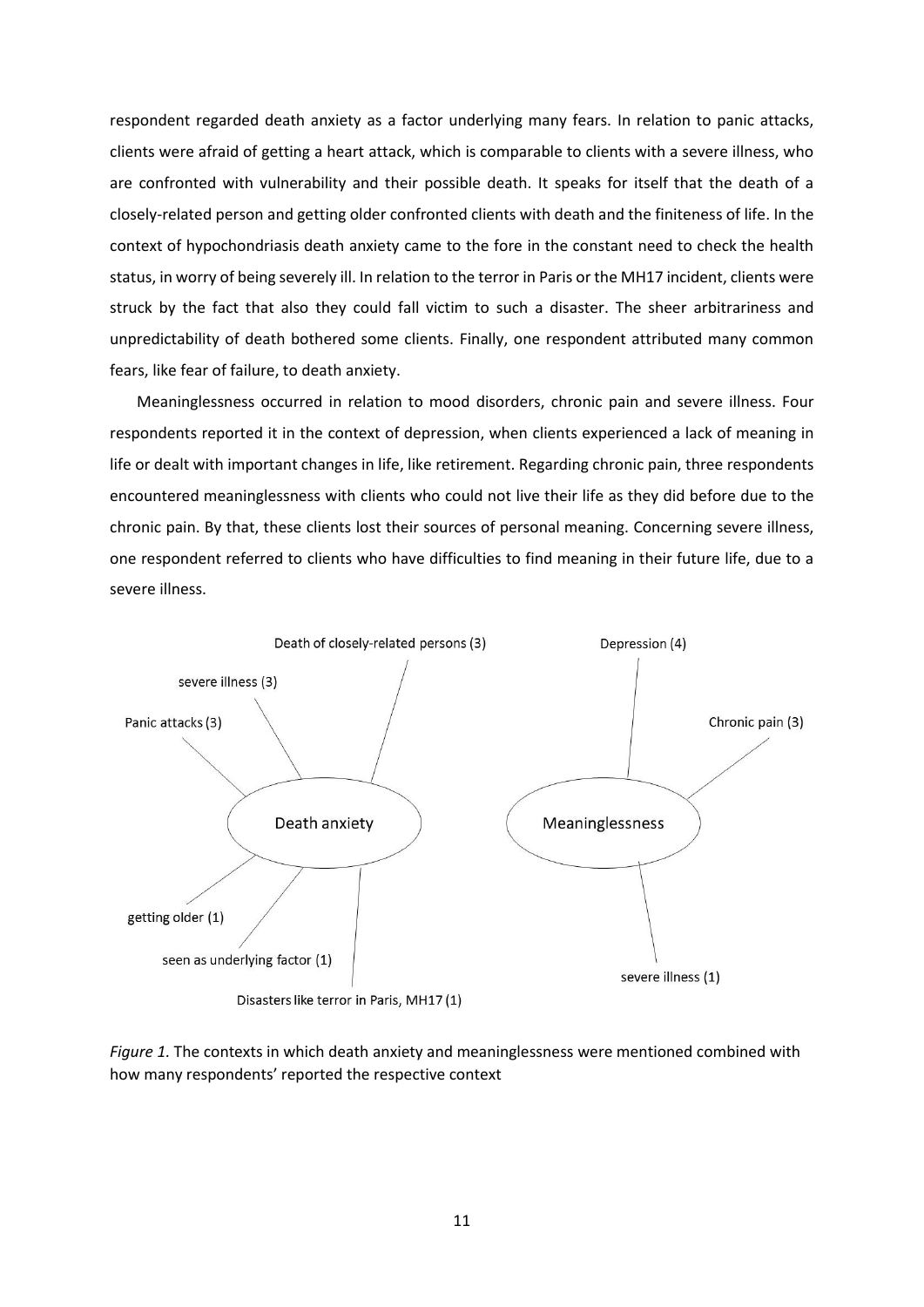## **Research question 2: How do ACT therapists try to help clients with death anxiety and a lack of meaning in life?**

 Firstly, the strategies that the respondents reported will be presented, organized in the seven thematic categories. Secondly, it will be illustrated that the use of strategies can be clustered into two kinds of approaches. Furthermore, respondents reported that most of the strategies can be used interchangeably for both death anxiety and meaninglessness. Therefore the distinction between death anxiety and meaninglessness in the use of strategies is only made for strategies that are used exclusively for one of the two.

 It comes to the fore that the respondents use strategies that can be subsumed under seven thematic categories. These categories are (a) defusion and distancing from thoughts, (b) exploring meaning-making regarding death or meaning in life, (c) paying particular attention to the client's experience, (d) exploring values, (e) emphasizing living according to values, (f) showing therapeutic attitudes, and (g) miscellaneous strategies, which could not be subsumed under the other categories.

 These categories and their strategies all serve the purpose of fostering acceptance and successful coping among the clients. Thus, acceptance can be seen as an overarching super category, as all respondents aim for acceptance in the end. In the following, the categories and their strategies will be described. An overview over the respondents' use of the strategies is provided in [Table 3.](#page-11-0)

| The respondents use of strategies |             |                |                  |                         |                |                |                |    |                |                |         |
|-----------------------------------|-------------|----------------|------------------|-------------------------|----------------|----------------|----------------|----|----------------|----------------|---------|
| <b>Strategies</b>                 | P1          | P <sub>2</sub> | P6               | P10                     | P8             | P9             | P <sub>3</sub> | P4 | <b>P5</b>      | P7             | Totals: |
|                                   |             |                |                  |                         |                |                |                |    |                |                |         |
| Acceptance                        | 1           | 3              | $\mathbf{1}$     | $\mathbf 0$             | 1              | 1              | $\overline{2}$ | 4  | 4              | 4              | 21      |
|                                   |             |                |                  |                         |                |                |                |    |                |                |         |
| Defusion and distancing           | 3           | 6              | $\overline{4}$   | $\overline{\mathbf{4}}$ | $\overline{2}$ | $\mathbf{1}$   | $\pmb{0}$      | 0  | 0              | $\bf{0}$       | 20      |
| from thoughts                     |             |                |                  |                         |                |                |                |    |                |                |         |
| Exploring meaning-making          | $\mathbf 0$ | 0              | $\mathbf 0$      | $\mathbf{1}$            | 5              | 8              | 11             | 1  | 4              | $\overline{2}$ | 32      |
| Paying particular attention       | 0           | 5              | $\Omega$         | $\mathbf{1}$            | 3              | 8              | 8              | 6  | $\overline{2}$ | 7              | 40      |
| to experience                     |             |                |                  |                         |                |                |                |    |                |                |         |
| <b>Exploring values</b>           | 4           | 8              | $\overline{4}$   | $\bf{0}$                | 4              | $\overline{2}$ | $\overline{2}$ | 5  | $\mathbf{1}$   | 5              | 35      |
|                                   |             |                |                  |                         |                |                |                |    |                |                |         |
| Emphasizing living according      | 4           | $\overline{2}$ | $\overline{4}$   | $\mathbf{1}$            | $\mathbf 0$    | $\mathbf 0$    | $\mathbf 0$    | 3  | $\overline{2}$ | $\overline{4}$ | 20      |
| to values                         |             |                |                  |                         |                |                |                |    |                |                |         |
| Therapeutic stance/attitude       | 0           | 5              | $\mathbf 0$      | $\bf{0}$                | $\overline{2}$ | $\overline{2}$ | 8              | 4  | 4              | 4              | 29      |
| Miscellaneous                     | $\mathbf 0$ | 1              | $\boldsymbol{0}$ | $\overline{2}$          | 0              | 3              | $\mathbf 0$    | 4  | $\mathbf{1}$   | $\mathbf 0$    | 11      |
|                                   |             |                |                  |                         |                |                |                |    |                |                |         |
| Totals:                           | 12          | 30             | 13               | 9                       | 17             | 25             | 31             | 27 | 18             | 26             | 208     |
|                                   |             |                |                  |                         |                |                |                |    |                |                |         |

## <span id="page-11-0"></span>Table 3

## *The respondents' use of strategies*

Note: The numbers show how often strategies from the respective category were coded. The participants are sorted according to the two approaches from left (emphasis on defusion) to right (emphasis on exploring meaning-making)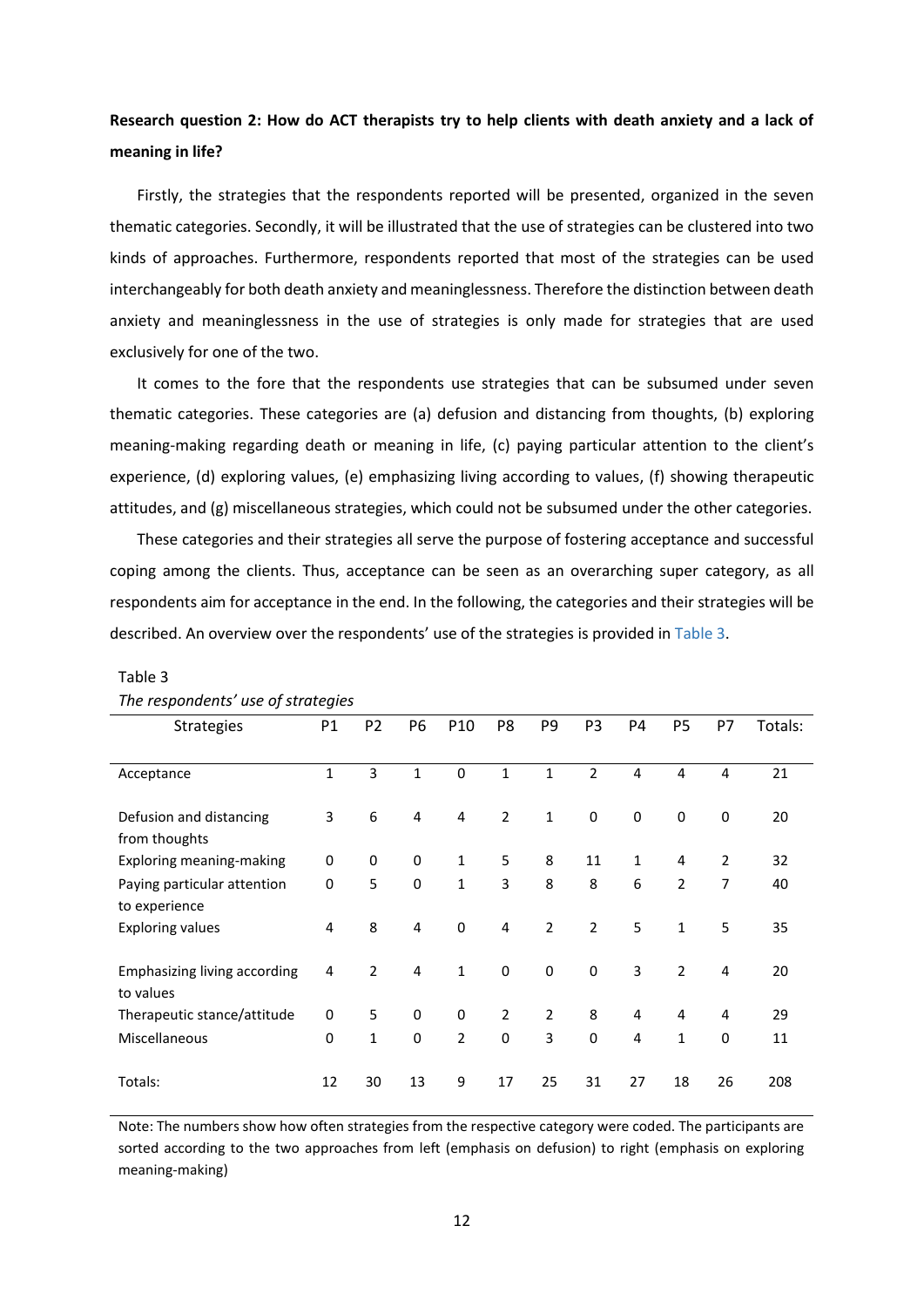#### *Defusion and distancing from thoughts*

 Respondents use different ACT techniques of defusion to reduce the impact of thoughts about death or meaninglessness on behavior and emotions. According to respondents, defusion means that instead of identifying with their thoughts, clients should learn to realize that their thoughts are merely thoughts and not the truth. This should create a certain distance towards the thoughts, which gives room for other things. The following quotation illustrates how this room is then used to link to emphasize living according to values.

*"Then I try to, how can we create distance towards this thought and how can we achieve, that you are going to do something that is important enough for you?" (Respondent 6)*

 Furthermore respondents disagree on whether one should explore the client's content of thoughts and meaning-making regarding death or meaninglessness. Some respondents argue that in context of the Relational Frame Theory, this would be counterproductive to defusion. The following quotation illustrates this view in the context of death anxiety:

*"But once the thoughts are articulated, I would use these thoughts only to elicit physical agitation. And then again, to let it go. Thus, I would not remain working on a purely cognitive level [..] And by exploring again and again where the thoughts are coming from, you only train the client in adding more language and you probably only reinforce the network of associations that evoke death anxiety." (Respondent 2)*

## *Exploring meaning-making regarding death or meaning*

 Respondents reported to explore how the client thinks about death and meaning in life. In particular, this means zooming in on the client's meaning-making or worldview regarding death and meaning. Respondents reported that they ask questions like (a) what does death mean to you, (b) how are you thinking about death/meaning in life, but also (c) what kind of images arise when you think about death. A similar strategy is to explore the source of the fear, in the sense of: What makes death or meaninglessness so painful? The following quotation illustrates this strategy in the context of a client dealing with death anxiety:

*"Because I cannot change death, that's not possible [..] So you have to deal with the given, that someday you are not there anymore. But what is it that makes it so painful that you are not here anymore? Then you are further working on this. And exploring, why is it so painful. 'Because I cannot watch my children grow up and protect them'. Then, that is the topic." (Respondent 5)*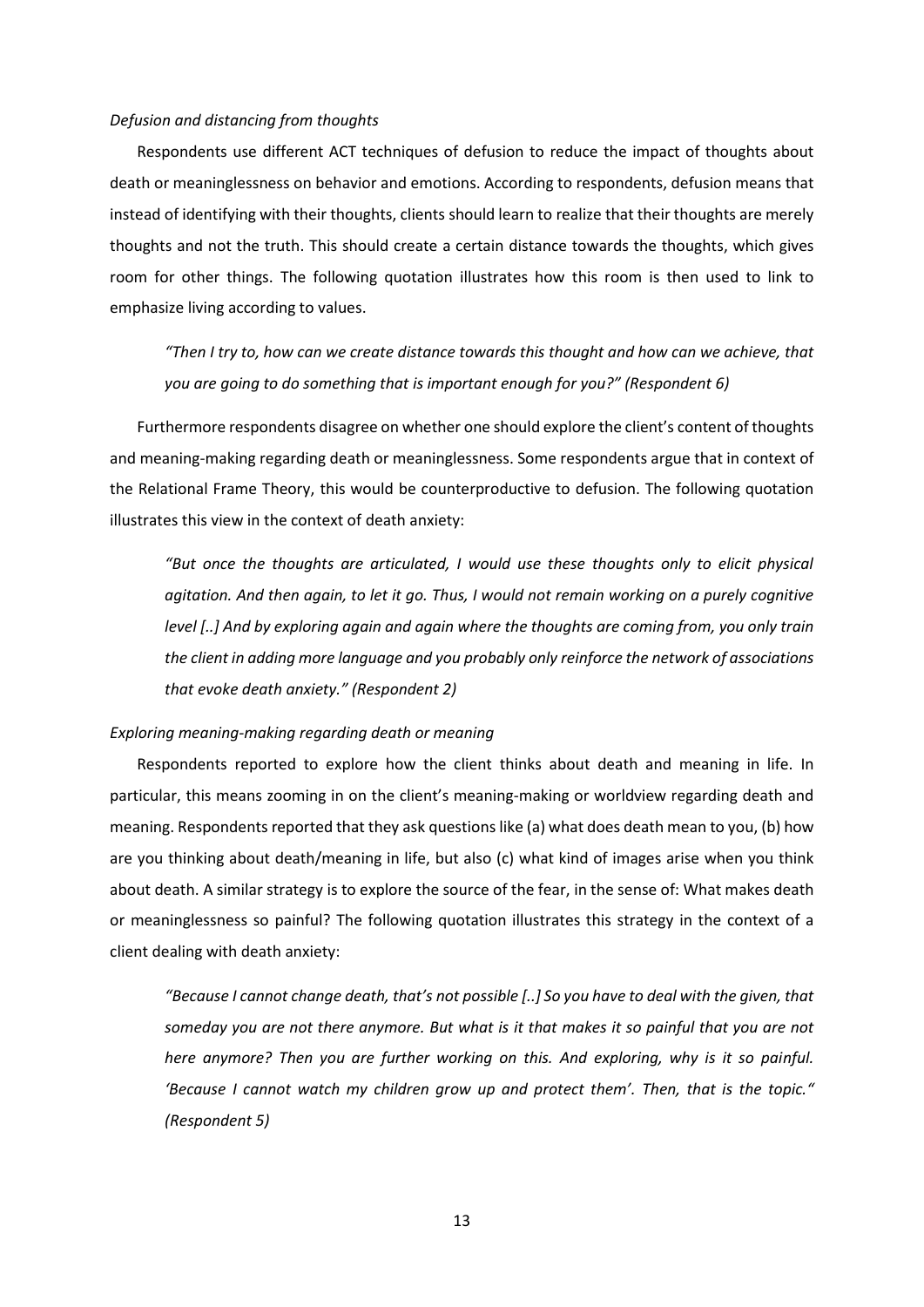One respondent who thinks that death anxiety possibly underlies many fears, uses the strategy the other way round. Together with an adolescent struggling with fear of failure, it is explored why this fear of failure is so painful:

*"I am not satisfied with: 'Yes, it is simply nasty to fail an exam.' Because why? And then it is always 'But if I do that, then…' It is always 'if I do this, then…' And at a certain point there comes an end, where they cannot fill this with words anymore. Because it is purely about the feeling. And when they try to describe it, they come up with death anxiety. 'Like dying' Yes and it really feels like that" (Respondent 9)*

 Furthermore, respondents reported to suggest clients to read books about death or meaning in life as a possible source of inspiration and perspective change. Similarly, one respondent would suggest the client to talk with friends about these topics. This is thought to let the client develop his own meaning-making or worldview regarding death and meaninglessness.

## *Paying particular attention to the client's experience*

 This thematic category is characterized by paying special attention to the client's present experience of death anxiety or meaninglessness in the therapy session, as well as past experiences. Together with the client, the therapist tries to foster a precise description and exploration of the experience in all facets, including sensations, feelings, thought or images. Some respondents used this as the possibility for a physical exposure to the sensations, in order to let the client perceive that the sensations subside after a certain time. Also respondents stated that paying particular attention is important in order to counteract the avoidance of these unwanted experiences. Additionally, some respondents put emphasis on exploring the client's coping approach, once they have explored the client's experience. The following quotation exemplifies some of these strategies:

*"First, I show that I understand how it feels for this person. And to let it be. Thus, when the client drifts off the subject in order to push it aside, [..] then I would always go back, in order to experience the feeling in all its facets. [..] And then I would investigate how the person is coping with it until now." (Participant 7)*

## *Exploring Values*

 Another range of strategies to deal with death anxiety and a lack of meaning in life, puts an emphasis on exploring values. To make the client aware of his values, respondents (a) simply asked questions like *"What is important to you?" (Respondent 8)*, (b) talked about dreams or desires, and (c) used metaphors or exercises, like The Epitaph, in which the client writes a speech for his funeral. Regarding a lack of meaning in life, some respondents also reported to ask the client why he is still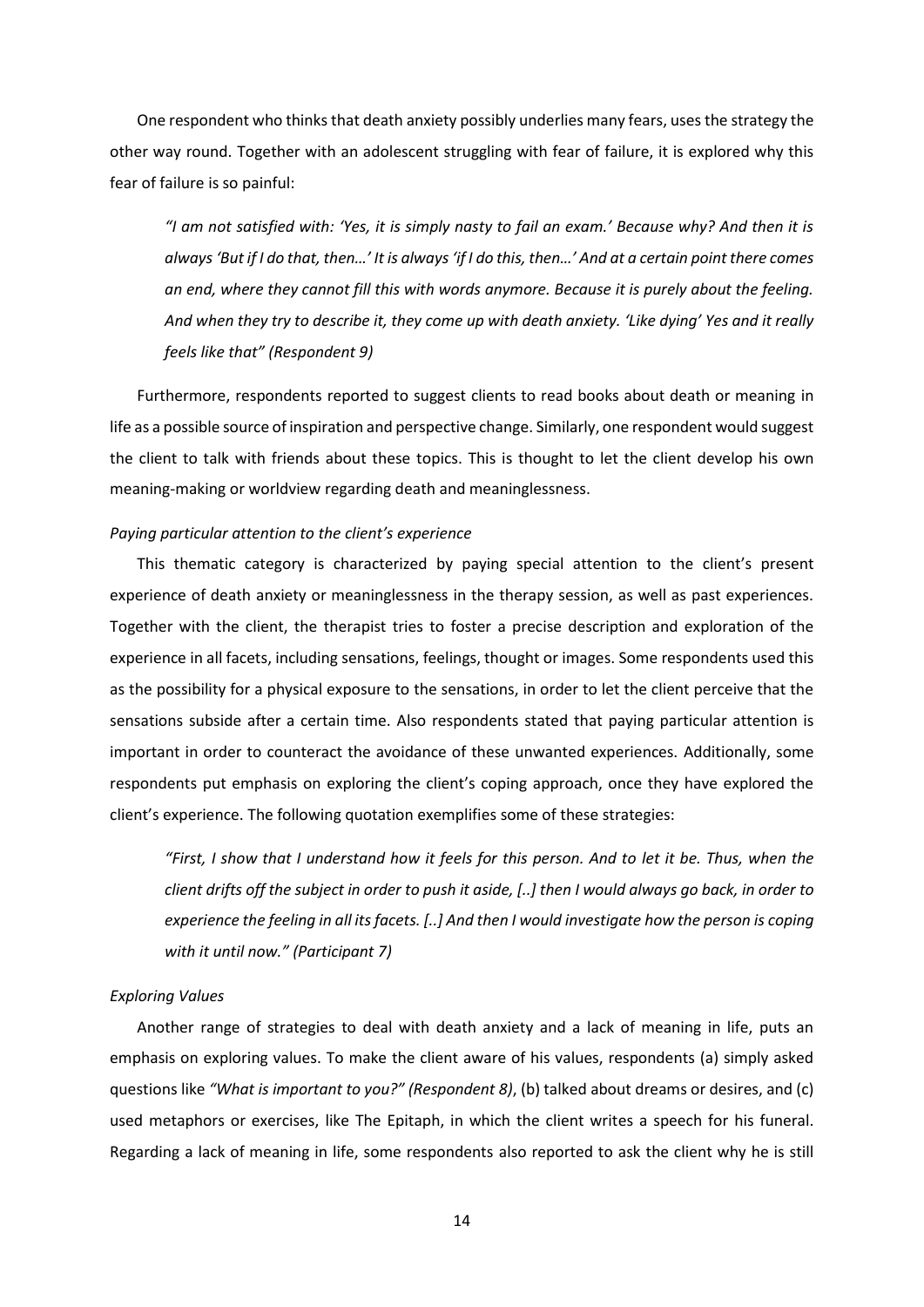here despite the experience that everything is meaningless. With this, the therapists try to figure out the values and meaning that are hidden for the client.

*"Regarding the second case example, I would especially investigate why the person is still here. Why he stands up in the morning. Why he chooses to live nevertheless. What are the minimal positive aspects for him, that make him doing things, although they are meaningless" (Respondent 2)*

 In the context of death anxiety, some respondents try to point out the other side of the coin. When a client is afraid of death, it also means that there is a desire for life within the client.

*"'I understand that you try to calm yourself down, but nevertheless it is a fact that we are all mortal. And how is it for you to look at this?' [..] And of course, this is very unpleasant for the person, as it evokes the fear. But again, it is also a stairway to values and meaning. 'It seems that it is very frightening. Thus, seemingly life is valuable for you?" (Respondent 4)*

## *Emphasizing living according to values*

 Respondents reported a number of strategies that all focus on the importance of living according to the own values. One strategy is to emphasize that the client's behavior and thoughts, with which he tries to avoid existential anxiety, ultimately hinder him from living a meaningful life according to the own values:

*"What is the good of feeling that in the present moment? What does it give you, if you are busy with it? And if this feeling takes so much space, then it hinders you from doing other things. Other nice and valuable things. Is it worth it?" (Respondent 1)*

 When clients have difficulties with translating their values to concrete actions or behaviors, some respondents also reported to help clients with giving shape to value-based behavior. Furthermore, regarding terminal patients, one respondent reported to ask the client how he could be a role-model for other people in the last stage of his life:

*"In the context of a severe disease, I would also ask: 'Suppose you are dead soon. In what way did you want to be a role-model for other people in this last stage of life?'" (Respondent 1)*

## *Showing therapeutic attitudes*

 Several therapeutic attitudes also play a major role for some respondents, when they face clients who struggle with existential anxieties. One of these attitudes is an accepting stance towards anxiety or unwanted feelings. The following quotation underlines this therapeutic attitude: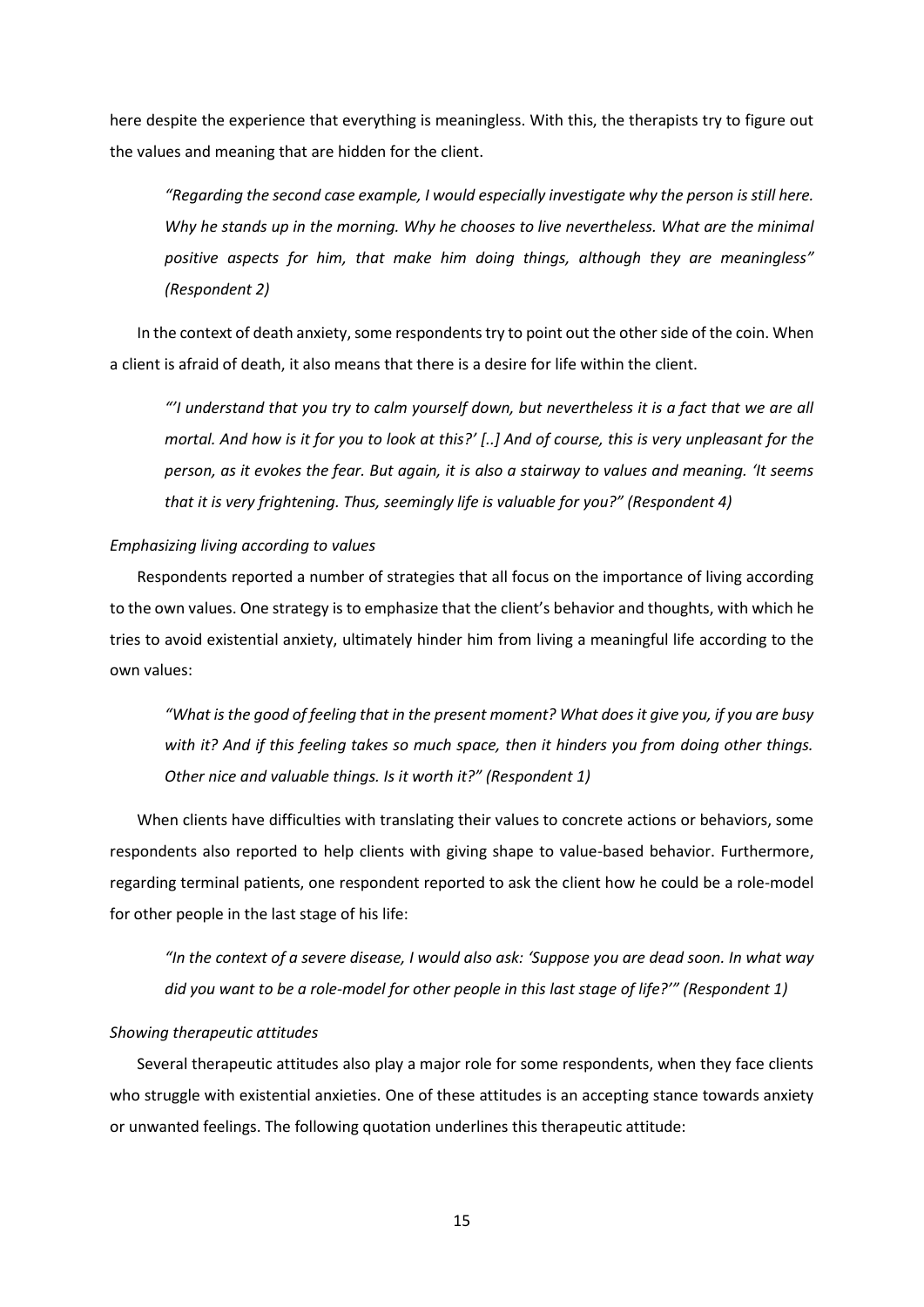*"And I think that it is especially important to show: It is ok! It is ok, to talk about it. It is ok to feel that and it is ok that you get frightened. Leave room for that feeling. Perhaps it wants to tell you something? What could it tell you?" (Respondent 8)*

 Furthermore, some respondents find it important to show that suffering and pain is common to all human beings, even to the therapists themselves. In that sense, they show common humanity: that existential anxieties are common to all humans.

*"ACT also stands for admitting your own vulnerability. And I think that this is a very effective component, because then people realize that they are not the only ones who struggle. That's part of the therapeutic attitude [..] Within ACT, you simply sit at the same table, in the same boat. If you are the client now, then this is simply random, because next week I could be the one who struggles, so to say" (Respondent 2)*

When clients come up with existential themes, some respondents reported to underline that death anxiety and the experience of meaninglessness are important topics that somehow everybody has to deal with, also the therapists.

## *Miscellaneous*

 A number of strategies could not be subsumed under the thematic categories. Some respondents reported the successful use of Eye Movement Desensitization and Reprocessing (EMDR) with clients who struggle with death anxiety. With EMDR, they focus on the client's flash forwards that accompany the death anxiety. These flash forwards are the client's images that evoke anxiety, like seeing yourself dead in the coffin or buried. Furthermore, respondents reported to use mindfulness with clients who face existential anxieties. They emphasized to focus on the experience of the here and now. But respondents did not further explain the concrete practice of mindfulness. One client reported to firstly investigate, why the client wants to talk about death or meaning of life:

*"At first, I want to know why the client is seeking an answer for that question. The meaning of life. Suppose, you then grasp the meaning of life – Why do you want that? And often this has a function. That people want to feel happier or they want to suffer less. Yet the question is: Is the question of the meaning of life, the right way to achieve that? And most often, this question of the meaning gets less important" (Respondent 10)*

#### **Use of strategies in relation to respondents**

 Regarding the respondents' use of strategies, it can be differentiated between two types of approaches. This differentiation is based on contrasting statements that demonstrate two qualitatively different approaches towards existential anxieties. On the one side, there are respondents, who argue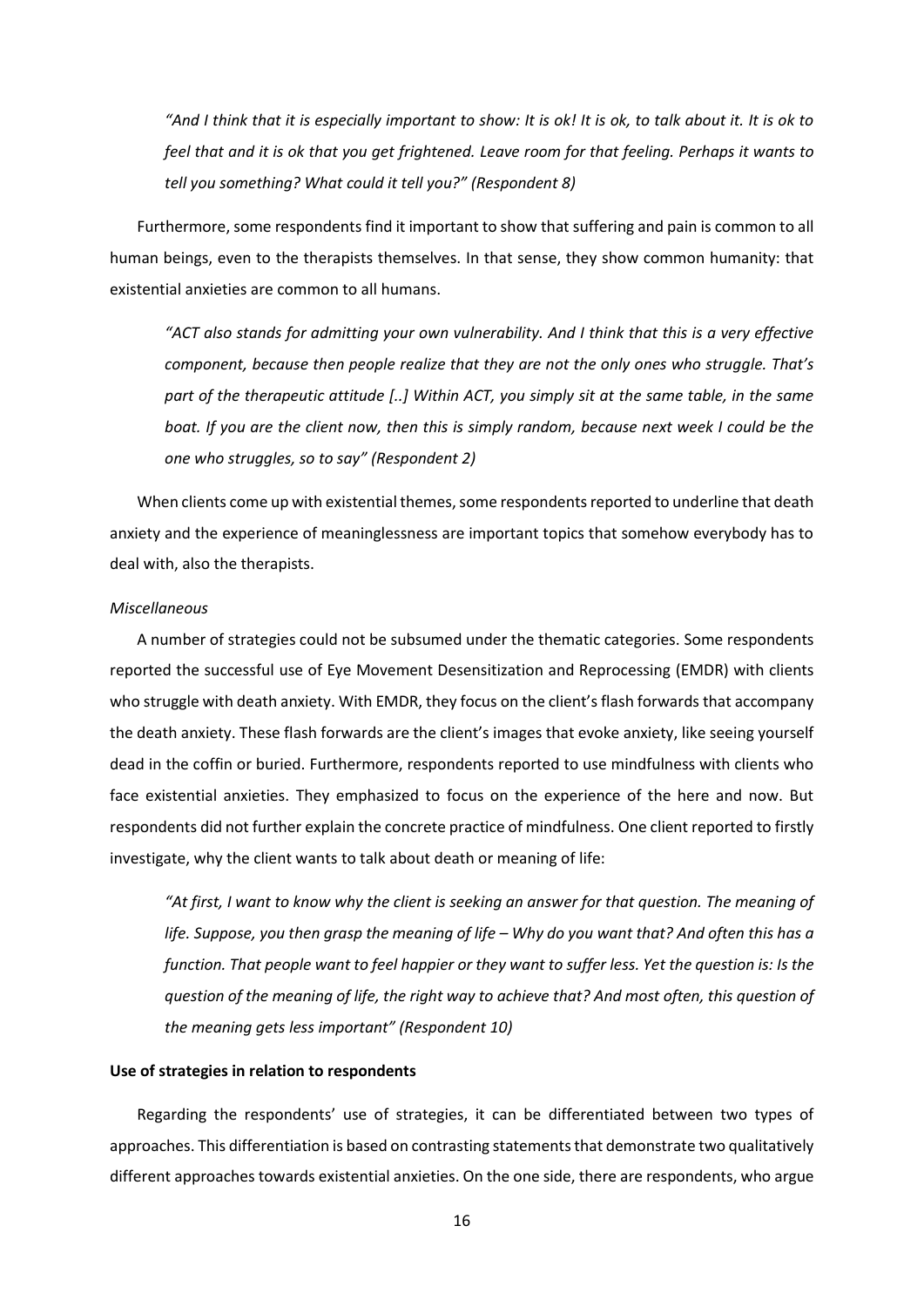that in the light of Relational Frame Theory, it is not reasonable to intensively talk about the meaningmaking and worldview regarding death anxiety and meaninglessness. Instead, respondents of this approach focus on defusion, in order to lessen the impact that the client's thoughts have on his behavior and emotions. The three respondents who lean towards this approach, generally put more emphasis on defusion and distancing from thoughts and omit strategies that involve exploration of the client's experience and meaning-making. On the other side, there are four respondents that put most emphasis on exploring the client's worldview and meaning-making. They find it most important to let the client develop his worldview regarding death and meaning in life. These respondents in turn, did not report to use strategies connected to defusion or distancing from thoughts. Not all respondents can be clearly categorized into these approaches, which are the two extreme poles. Three participants lie in the midst between these two poles. (See [Table 3\)](#page-11-0). But still, the contrasting views, on whether it is counterproductive or helpful to explore the client's worldview and meaning-making, distinguish between two types of approaches towards existential anxieties.

#### **Discussion**

#### **Overview over the results**

 The first objective of this study was to investigate, in what way ACT therapists encounter the existential themes death anxiety and meaninglessness. Nearly all respondents were familiar with clients who struggle with death anxiety or meaninglessness. Respondents reported death anxiety especially in relation to panic attacks, severe illness and death of closely-related persons, but also in relation to advancing in age, disasters like the MH17 incident or the terror in Paris. One respondent saw death anxiety as a factor underlying many kinds of fears. Meaninglessness most often occurred in relation to depression, chronic pain, but also with severe illness.

 The second objective of this study was to explore the strategies of ACT therapists in dealing with the existential themes death anxiety and meaninglessness. These strategies can be summed up in the seven thematic categories (a) defusion and distancing from thoughts, (b) exploring the client's meaning-making, (c) paying particular attention to the experience, (d) exploring values, (e) emphasizing living according to values, (f) showing therapeutic attitudes, and (g) miscellaneous. On the basis of the current findings, ACT therapists do not necessarily see the experiences of death anxiety and meaninglessness as something that should be fought against. Instead, acceptance of fear constitutes an overarching aim, which in turn is pursued by these different strategies. Furthermore, it comes to the fore that there are two divergent approaches in the use of these strategies. These approaches base on the disagreement on whether it is reasonable to explore the client's meaningmaking regarding death and meaning in life. Opponents of exploring the client's meaning-making make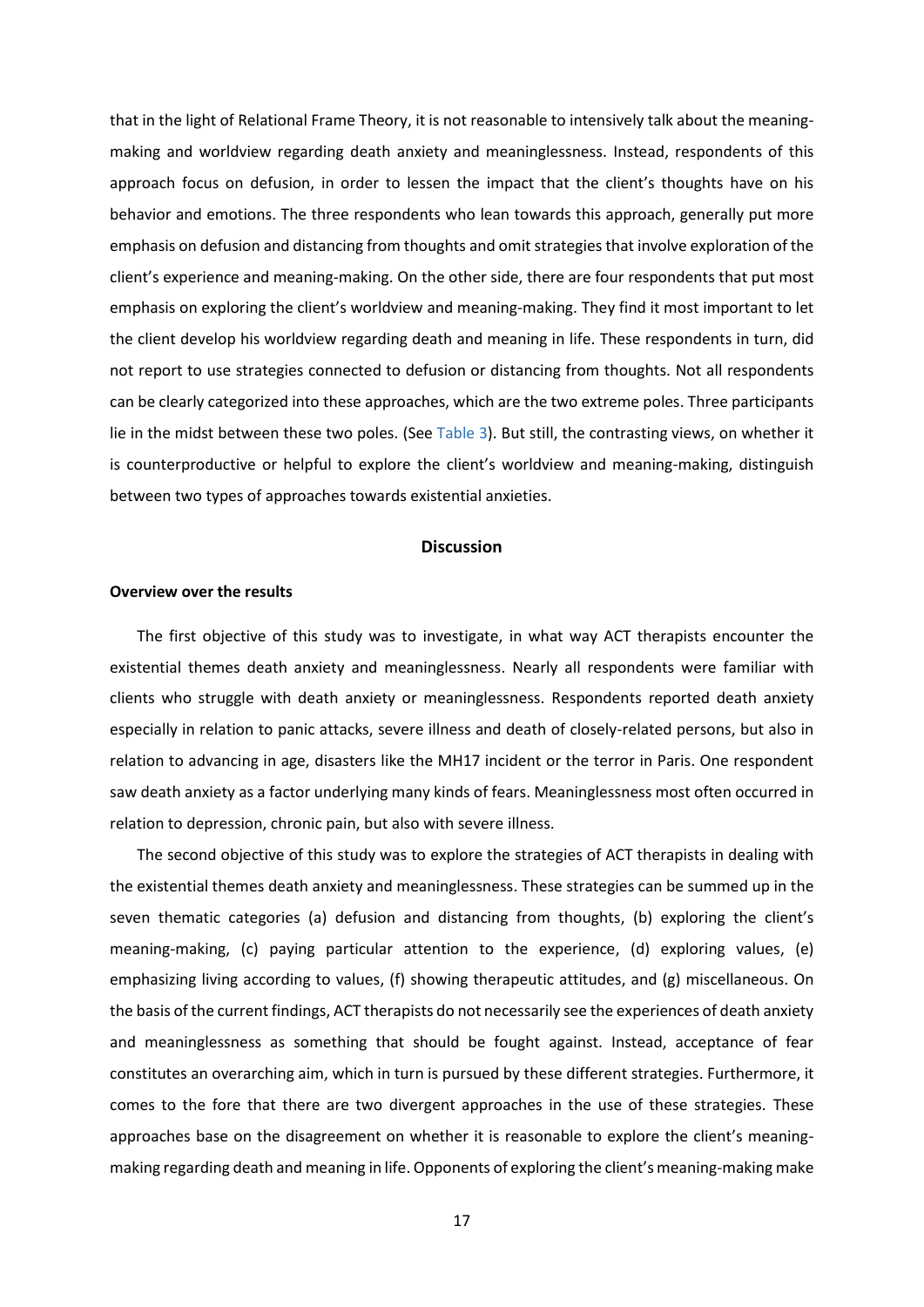greater use of defusion, whereas proponents put most emphasis on the exploration of the client's meaning-making and omit defusion strategies.

#### **Interpretation**

 Existential themes in the form of death anxiety and a lack of meaning in life, seem to be phenomena that nearly every therapist will encounter in his career. It has to be considered that this study investigated the therapists' perception of existential themes in therapy. A therapists who is not aware of existential themes, will probably less often detect these themes, although they may play a role in the client's story (van Bruggen et al., 2013). Indeed, in a study where patients rated the relevance of existential themes for their psychological problems, at least three out of four participants could immediately link concrete personal experiences to death anxiety and a lack of meaning in life (Grober et al., 2016). This further indicates that existential themes regularly play a role in the patients' lives. Additionally, Grober et al. (2016) emphasize that therapists need to develop an own stance towards existential themes in order to act as a role-model for the client. As a conclusion, it seems reasonable to address existential themes in psychotherapy training, so that firstly, psychotherapists are able to detect these themes in a patient's story, and secondly, develop an own stance towards existential themes (Grober et al, 2016; Van Bruggen, 2013; Vogel, 2011).

 The disagreement on whether it is reasonable to explore the client's meaning-making regarding death and meaning in life is connected with the interpretation of Relational Frame Theory. Assuming that all ACT therapists are familiar with the philosophical foundation of ACT, it seems that they interpret the RFT in different ways or at least, draw different conclusions from it. These conclusions lead to two different approaches regarding existential themes. One approach focuses on defusion techniques and avoids exploring the client's meaning-making, whereas the other approach focuses on exploring the client's meaning-making regarding death and meaning in life. This indicates differences between ACT therapists regarding the interpretation and application of ACT.

 Consistent with the findings of other studies, this study demonstrates commonalities between Existential Therapies and ACT. Similar to the practice of Existential Therapies, participants in this study put emphasis on (a) stressing that therapist and client are in the same boat, therefore regarding suffering as an inevitable part of existence; (b) accepting suffering and unwanted feelings; (c) focusing on values and meaning; and (d) exploring the client's way of meaning-making; which are all characteristics of an existential approach towards therapy (Claessens, 2010; Ramsey-Wade, 2015).

Furthermore, several studies support the effectiveness of four of the reported strategies in helping client's with existential themes, namely 'exploring the client's meaning-making', 'exploring values', 'emphasizing living according to values' and the 'therapeutic stance/attitude'. As exploring the client's meaning-making is a central part of Existential Therapies, it can be assumed that this reported strategy

18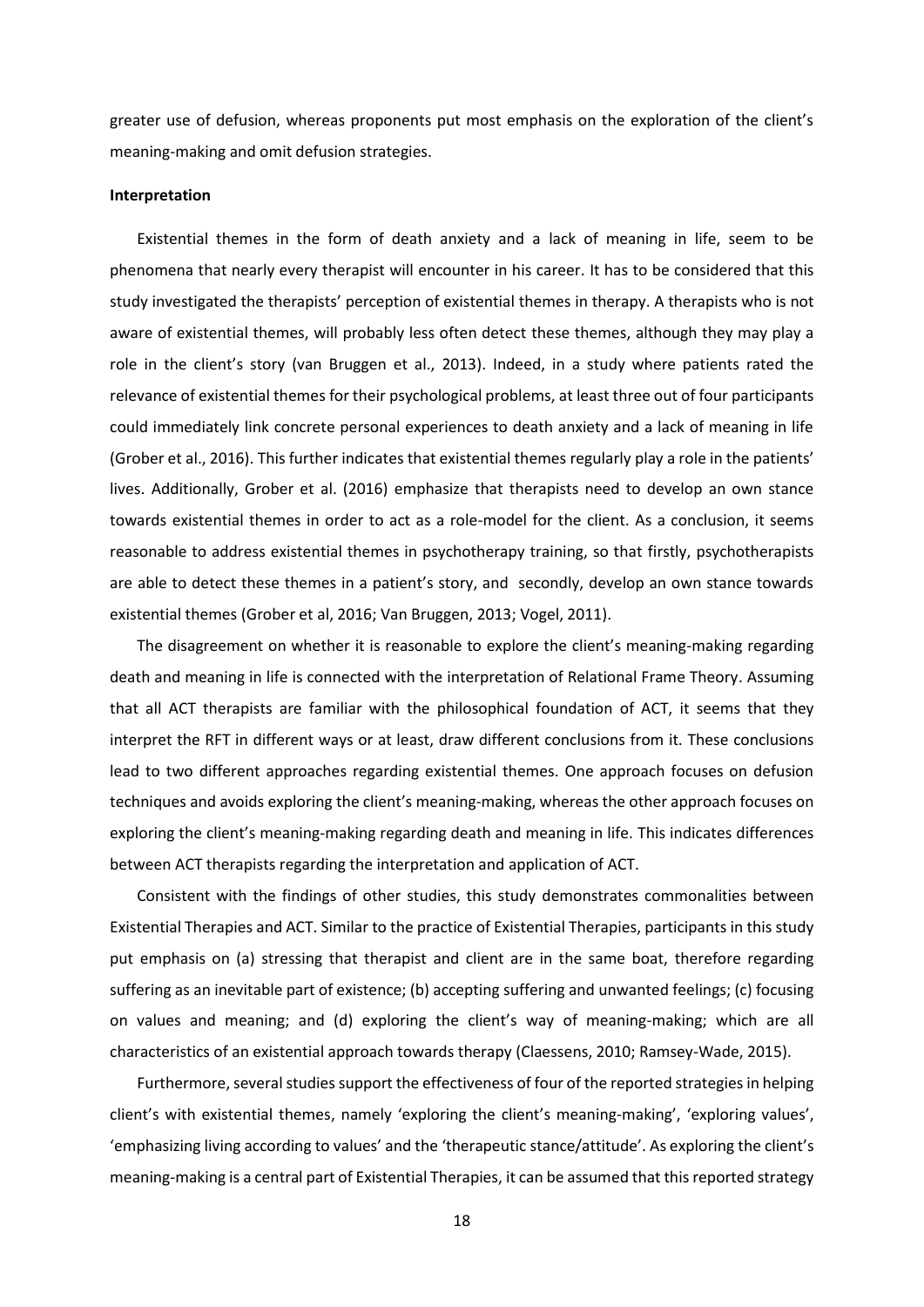constitutes an important and helpful feature in dealing with existential themes (Claessens, 2010). Further on, studies in the field of Terror Management Theory show that a meaningful worldview and an own contribution to this worldview, enhance the experience of meaning in life and the client's selfesteem (Greenberg & Arndt, 2011). Since meaning in life and self-esteem act as a buffer against death anxiety, the corresponding strategies of 'exploring values' (meaningful worldview) and 'emphasizing living according to values' (contribution to the own worldview), also foster the buffering of death anxiety (Batthyany & Russo-Netzer, 2014; Greenberg & Arndt, 2011). Regarding the strategy 'exploring values', the Epitaph exercise (writing the own funeral speech) could be especially effective, because a confrontation with death *"increases the accessibility of cultural values, which the client may be able to better articulate in session, as opposed to when just asked to describe their values"* (Lewis, 2014).

 Furthermore, the *therapeutic alliance,* which represents a close relationship between therapist and client, may act as a possible buffer against death anxiety (Greenberg & Arndt, 2011; Grober et al., 2016; Vance, 2014). In the context of the current findings, especially the reported therapeutic attitudes like showing an accepting stance and showing common humanity enhance the therapeutic alliance. Here, the therapist's admittance of the own vulnerability (to death), which is similar to 'showing common humanity' is an important aspect. As Vance (2014) puts it: "*Such a disclosure of the therapist's mortality is not only authentic, but it reminds the patient that the therapist is human and therefore subject to the same existential limitations."*

#### **Conclusions**

 In conclusion, this study supports the already found commonalities between Acceptance and Commitment Therapy and Existential Therapies and provides first indications that ACT can be helpful for clients who struggle with existential anxieties, like death anxiety and a lack of meaning in life. Additionally, it seems to be reasonable that existential themes should find a place in the psychotherapy trainings in order to make therapists aware of these themes and to foster the development of an own stance towards existential themes. Ultimately, this should prepare the therapists and enable them to deal with the client's existential anxieties.

#### **Limitations**

 Due to the limited time frame of this master thesis, the preceding literature review did not address other important forms of therapy.

 Furthermore, a selection effect could bias the findings, if only respondents who were interested in the topic gave themselves up for participation. A general limitation of this interview study is the potential recall bias. When respondents report own experiences with clients who struggled with the existential questions of life, the reconstruction of this information is of course not totally reliable.

19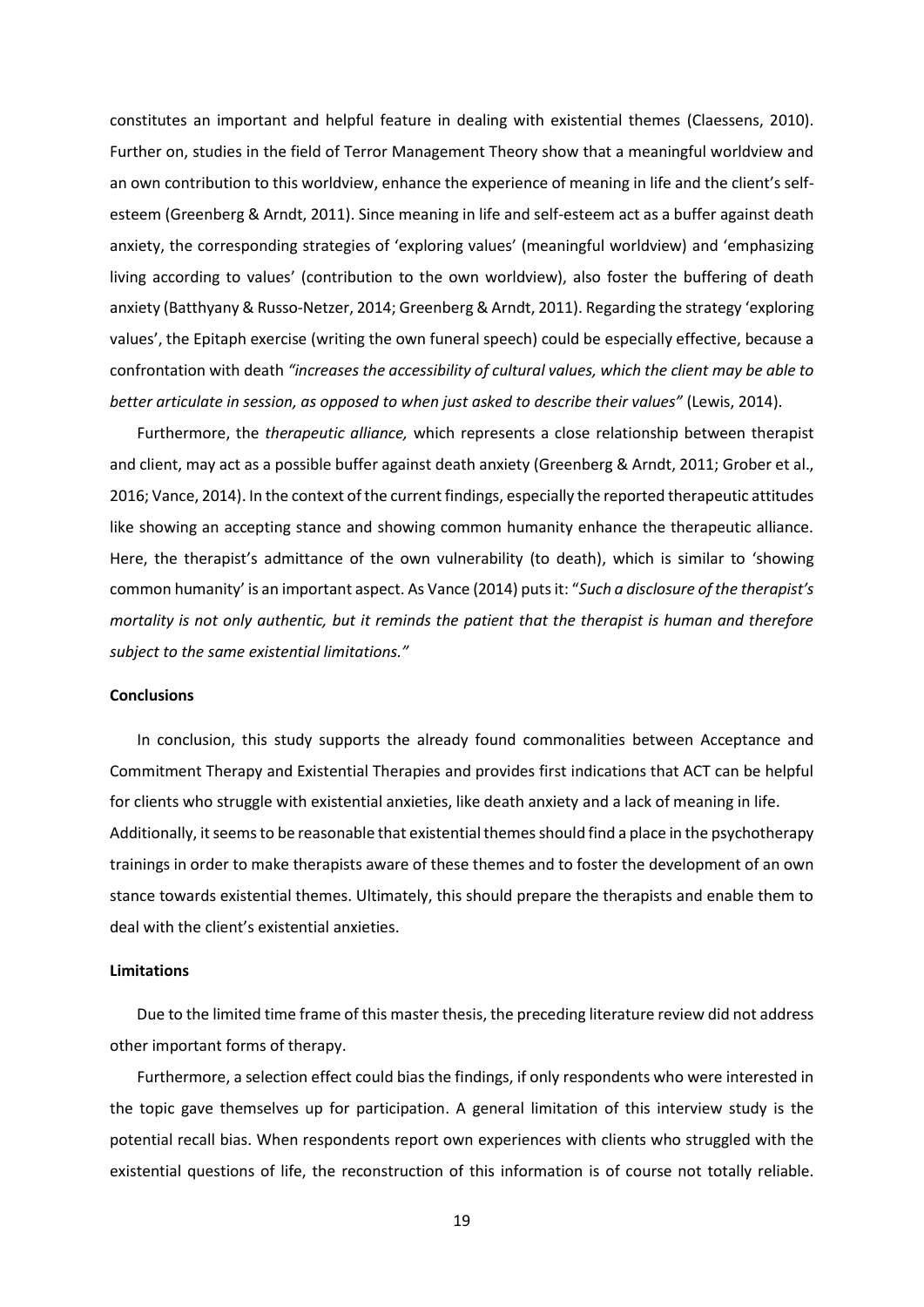Further on, eventually some respondents did not mention certain strategies in how they approach death anxiety or meaninglessness, because they took it for granted. Nevertheless, the researcher tried to minimize this effect, by giving the respondents enough time for their answers and as a last point of the interview, the researcher asked whether the respondent does have any further comments.

 Finally, the internal validity and generalizability suffers from a lack of inter-rater reliability, because only one researcher coded the data. The small sample size also cannot guarantee data saturation and a larger sample could possibly extend the current findings. These are aspects that could be eliminated in following studies with a larger time frame and more researchers.

#### **Suggestions for further research**

 Regarding the different interpretations of Relational Frame Theory, it is reasonable to investigate the philosophical assumptions of ACT therapists and which conclusions they draw from RFT. In this context, an experimental study could also compare two groups of clients that struggle with death anxiety. One group is treated with the strategies of 'defusion' and the other group with the strategies of 'exploring the client's meaning-making'. Afterwards the levels of death anxiety could be compared to draw conclusions about the effectiveness of an RFT approach in relation to death anxiety.

 Furthermore, it seems to be an innovative idea to use EMDR with clients who face death anxiety. It should be further explored, in how far EMDR is an effective strategy in dealing with death anxiety.

 Finally, it seems reasonable to investigate the relation between a therapist's own death anxiety and his way of dealing with existential themes. Belviso & Gaubatz (2014) already pointed out that a high level of own death anxiety among therapist-trainees is related to their preference for "objective" (i.e., quantitative and rational) over "subjective" (i.e., experiential and symbolic) psychotherapy orientations. Therefore, it should be investigated, whether the therapist's own level of death anxiety is also related to his way of dealing with existential themes.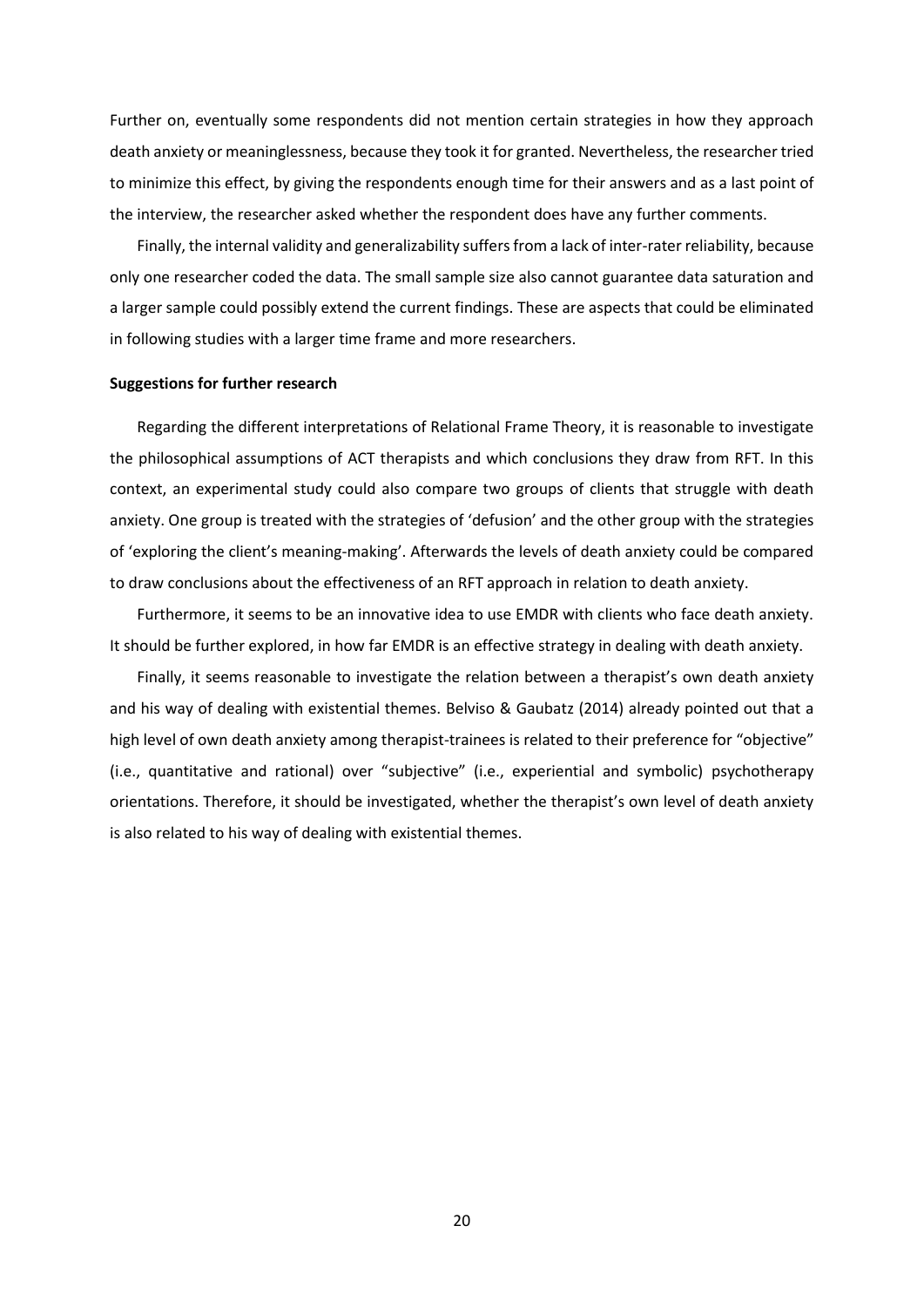#### **References**

- Badiee, M. (2008). On the Road to Being: My Personal Journey Into Existential Theory and Practice. *Journal of Humanistic Psychology,, 48*, 477-488.
- Batthyany, A., & Russo-Netzer, P. (2014). *Meaning in Positive and Existential Psychology.* New York: Springer Science + Business Media.
- Belviso, F., & Gaubatz, M. D. (2014). An Exploratory Study of Death Anxiety and Trainees' Choice of Theoretical Orientation. *Journal of Death and Dying, 68*, 143-159.
- Berman, S. L., Weems, C. F., & Stickle, T. R. (2006). Existential Anxiety in Adolescents: Prevalence, Structure, Association with Psychological Symptoms and Identity Development. *Journal of Youth and Adolescence, 35*, 303-310.
- Bunting, K., & Hayes, S. C. (2007). Language and Meaning: Acceptance and Commitment Therapy and the EI Model. In K. J. Schneider, *Existential-Integrative Psychotherapy: Guideposts to the core of practice* (pp. 217-234). New York: Routledge.
- Burke, B. L., Martens, A., & Faucher, E. H. (2010). Two Decades of Terror Management Theory: A Meta-Analysis of Mortality Salience Research. *Personality and Social Psychology Review, 14(2)*, 155-195.
- Claessens, M. (2010). Mindfulness Based-Third Wave CBT Therapies and Existential-Phenomenology. Friends or Foes? *Existential Analysis, 21*, 295-308.
- Cooper, M. (2003). *Existential Therapies.* London: SAGE Publications.
- Debats, D. L. (1996). Meaning in life: Clinical relevance and predictive power. *British Journal of Clinical Psychology, 35*, 503- 516.
- Dezutter, J., Luyckx, K., & Wachholtz, A. (2015). Meaning in life in chronic pain patients over time: associations with pain experience and psychological well-being. *Journal of Behavioral Medicine, 38*, 384–396.
- Fischer, N. L., Lamis, D. A., Peterson-Coleman, M. N., Moore, C. S., Zang, H., & Kaslow, N. J. (2016). Mediating Effects of Existential and Religious Well-Being Among Abused, Suicidal African American Women. *Journal of Family Violence, 31*, 315-323.
- Fortner, B. V., & Neimeyer, R. A. (1999). Death Anxiety in Older Adults: A Quantitative Review. *Death Studies, 23*, 387–411.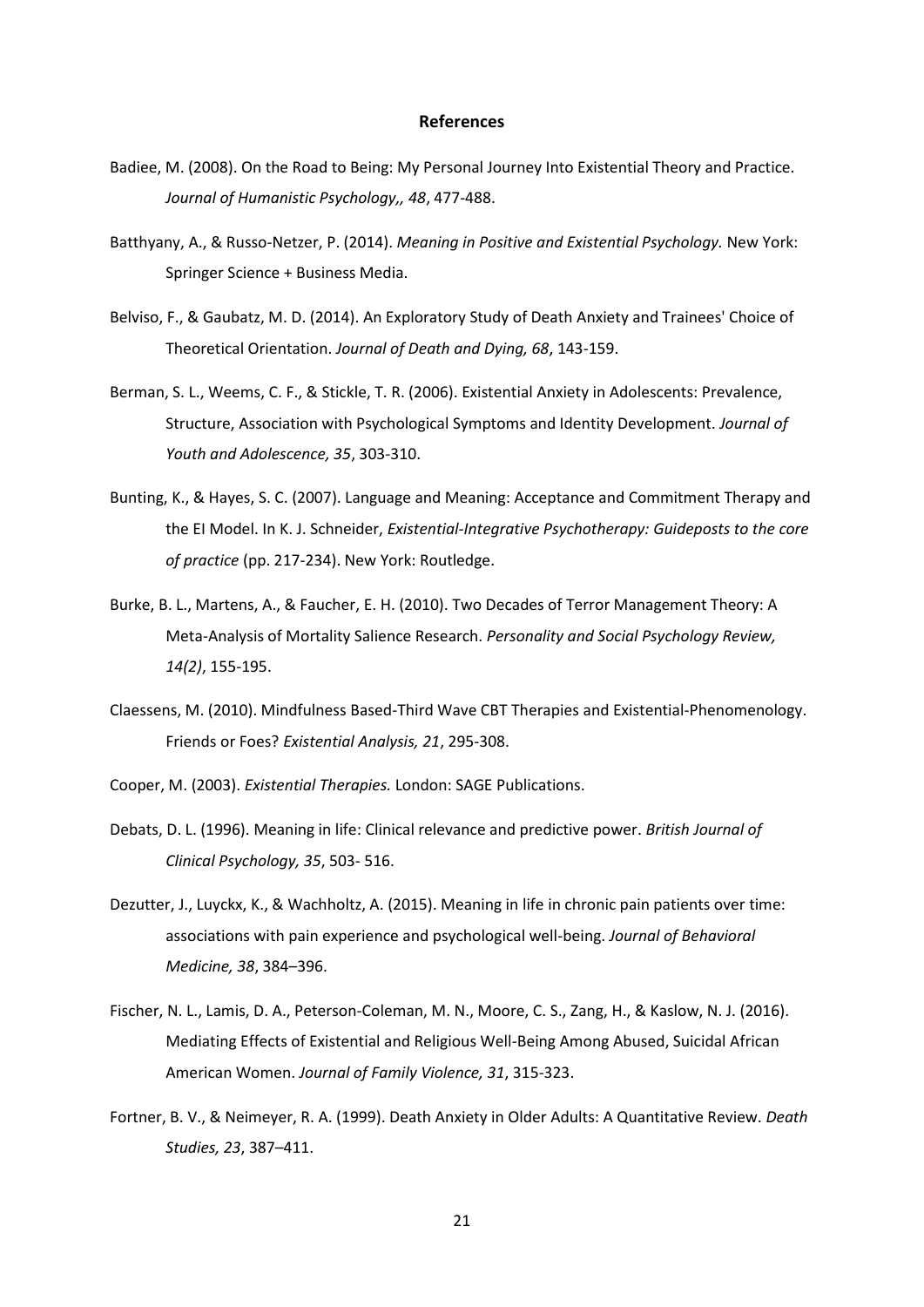- Furer, P., & Walker, J. R. (2008). Death Anxiety: A Cognitive-Behavioral Approach. *Journal of Cognitive Psychotherapy: An International Quarterly, 22*, 167-182.
- Garcia-Montes, J. M., & Perez-Alvarez, M. (2010). Exposition in existential terms of a case of "Negative Schizophrenia" approached by means of Acceptance and Commitment Therapy. *International Journal of Existential Psychology and Psychotherapy, 3*, 1-18.
- Greenberg, J., & Arndt, J. (2011). Terror Management Theory. In P. A. van Lange, A. W. Kruglanski, & T. E. Higgins, *Handbook of Theories of Social Psychology* (pp. 398-415). New York: SAGE Publications.
- Grober, C., Heidenreich, T., & Rief, W. (2016). Existenzielle Themen in der kognitiven Verhaltenstherapie. *Psychotherapeut*.
- Harris, R. (2006). Embracing Your Demons: an Overview of Acceptance and Commitment Therapy. *Psychotherapy in Australia, 12*, 2-8.
- Harris, R. (2010). *Acceptatie en commitment therapie in de praktijk - een heldere en toegankelijke introductie op ACT.* Amsterdam: Hogrefe.
- Hayes, J., Schimel, J., Faucher, E. H., & Arndt, J. (2010). A Theoretical and Empirical Review of the Death-Thought Accessibility Concept in Terror Management Theory. *Psychological Bulletin, 136*(5), 699-739.
- Hayes, S. C., & Strosahl, K. D. (2004). *A Practical Guide to Acceptance and Commitment Therapy.* New York: Springer Science + Business Media.
- Hayes, S. C., Strosahl, K. D., & Wilson, K. G. (1999). *Acceptance and Commitment Therapy. An Experiential Approach to Behavior Change.* New York: The Guilford Press.
- Hayes, S. C., Strosahl, K. D., & Wilson, K. G. (2012). *Acceptance and Commitment Therapy. The Process and Practice of Mindful Change.* New York: The Guilford Press.
- Hickes, M., & Mirea, D. (2012). Cognitive Behavioural Therapy and Existential-Phenomenological Psychotherapy. *Existential Analysis, 23*, 15-31.
- Iverach, L., Menzies, R. G., & Menzies, R. E. (2014). Death anxiety and its role in psychopathology: Reviewing the status of a transdiagnostic construct. *Clinical Psychology Review, 34*, 580-593.
- Lewis, A. W. (2014). Terror Management Theory Applied Clinically: Implications for Existential-Integrative Psychotherapy. *Death Studies, 38*, 412–417.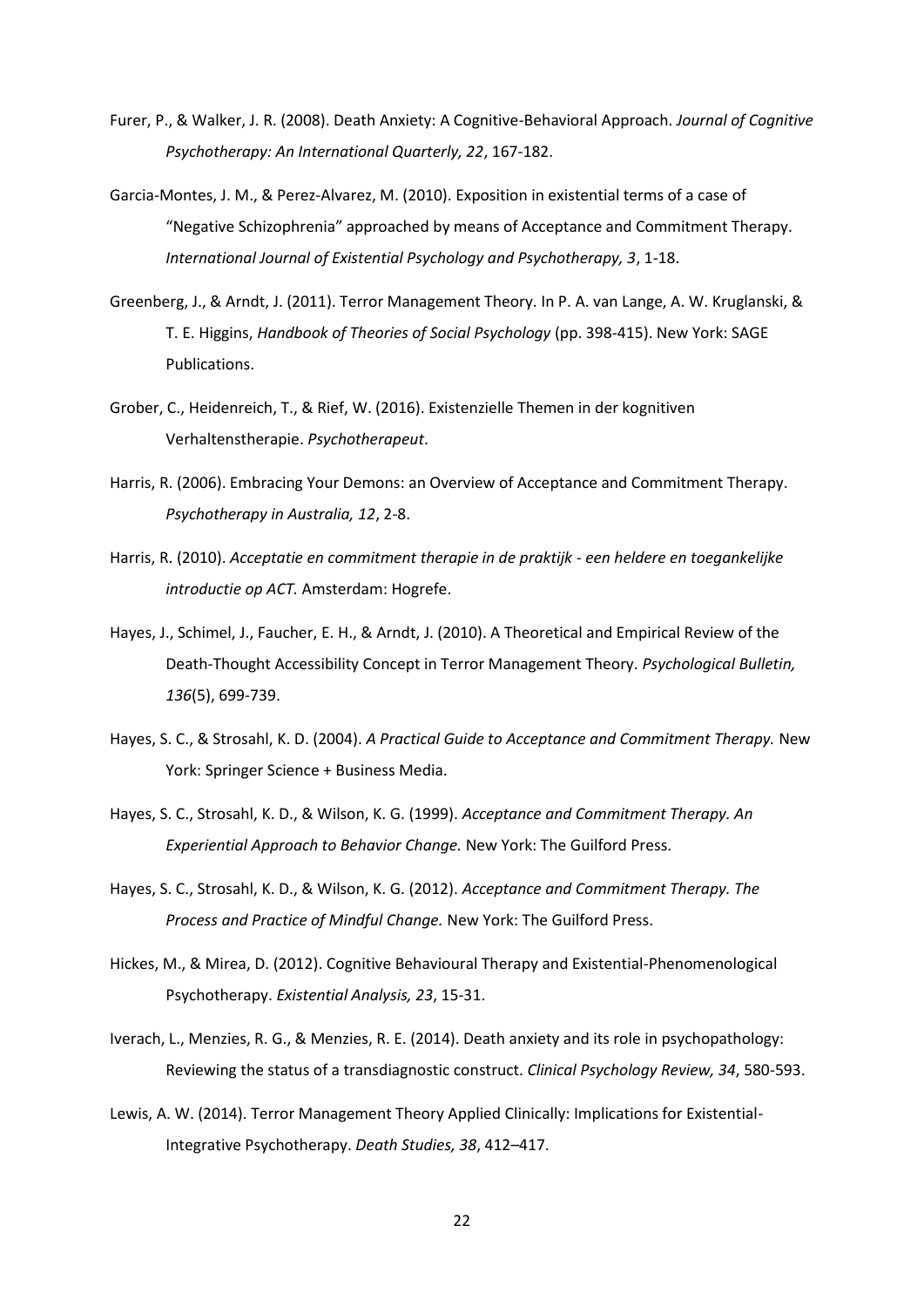- Lucette, A., Ironson, G., Pargament, K. I., & Krause, N. (2016, in press). Spirituality and Religiousness are Associated With Fewer Depressive Symptoms In Individuals With Medical Conditions. *Psychosomatics*.
- Major, R. J., Whelton, W. J., & Duff, C. D. (2016). Secure Your Buffers or Stare at the Sun? Terror Management Theory and Psychotherapy Integration. *Journal of Psychotherapy Integration, 26*, 22-35.
- Mascaro, N., & Rosen, D. H. (2005). Existential Meaning's Role in the Enhancement of Hope and Prevention of Depressive Symptoms. *Journal of Personality, 73*, 986-1013.
- Mascaro, N., & Rosen, D. H. (2006). The Role of Existential Meaning As a Buffer Against Stress. *Journal of Humanistic Psychology, 46*, 168-190.
- Mascaro, N., & Rosen, D. H. (2008). Assessment of Existential Meaning and Its Longitudinal Relations With Depressive Symptoms. *Journal of Social and Clinical Psychology, 27*, 576–599.
- Maxfield, M., John, S., & Pyszczynski, T. (2014). A Terror Management Perspective on the Role of Death-Related Anxiety in Psychological Dysfunction. *The Humanistic Psychologist, 42*, 35-53.
- Moomal, Z. (1999). The relationship between meaning in life and mental well-being. *South African Journal of Psychology, 29(1)*, 36-41.
- Noyes, R. J., Stuart, S., Longley, S. L., Langbehn, D. R., & Happel, R. L. (2002). Hypochondriasis and Fear of Death. *The Journal of Nervous and Mental Disease, 190*, 503-509.
- Popescu, B. A. (2015). Moral Dilemmas and Existential Issues Encountered Both in Psychotherapy and Philosophical Counseling Practices. *Europe's Journal of Psychology, 11(3)*, 509–521.
- Prasko, J., Mainerova, B., Jelenova, D., Kamaradova, J., & Sigmundova, Z. (2012). Existential perspectives and cognitive behavioral therapy. *Activitas Nervosa Superior Rediviva, 54(1)*, 3- 14.
- Ramsey-Wade, C. E. (2015). Acceptance and Commitment Therapy: An Existential Approach to Therapy? *Existential Analysis, 26*, 256-269.
- Sharp, W., Schulenberg, S. E., Wilson, K. G., & Murrell, A. R. (2004). Logotherapy and Acceptance and Commitment Therapy (ACT): An Initial Comparison of Values-Centered Approaches. *The International Forum for Logotherapy, 27*, 98-105.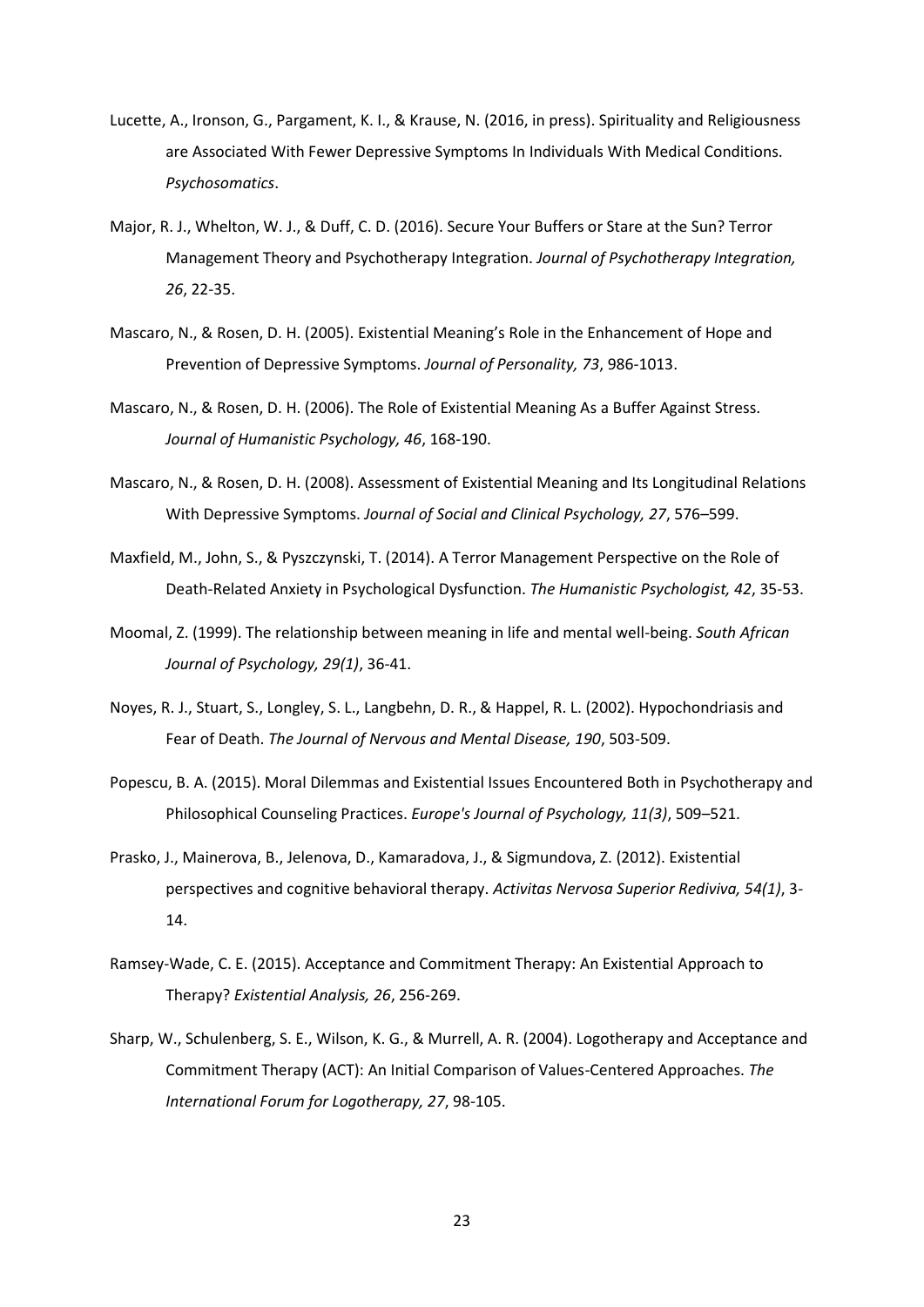- Tong, A., Sainsbury, P., & Craig, J. (2007). Consolidated criteria for reporting qualitative research (COREQ): a 32-item checklist for interviews and focus groups. *International Journal for Quality in Health Care, 19*, 349–357.
- van Bruggen, V., Vos, J., Bohlmeijer, E. T., & Glas, G. (2013). Over de plaats van existentiele thema's in cognitieve gedragstherapie. *Gedragstherapie, 46*, 119-134.
- Vance, L. M. (2014). Death Anxiety and the Relational. *Journal of Humanistic Psychology, 54(4)*, 414– 433.
- Vogel, R. T. (2011). Psychotherapie auf Palliativstationen. Empirische Bestandsaufnahme. *Psychotherapeut, 56*, 379-385.
- Volkert, J., Schulz, H., Brütt, A. L., & Andreas, S. (2014). Meaning in Life: Relationship to Clinical Diagnosis and Psychotherapy Outcome. *Journal of Clinical Psychology, 70(6)*, 528-535.
- Vos, J., Cooper, M., & Craig, M. (2015). Existential Therapies: A Meta-Analysis of Their Effects on Psychological Outcomes. *Journal of Consulting and Clinical Psychology, 83*, 115–128.
- Vos, J., Cooper, M., Correia, E., & Craig, M. (2015). Existential Therapies: A Review Of Their Scientific Foundations and Efficacy. *Existential Analysis, 26*, 49-69.
- Yalom, I. D. (1980). *Existential Psychotherapy.* New York: Basic Books.
- Yalom, I. D. (2003). *Was Hemmingway von Freud hätte lernen können.* München: Random House.
- Yee Ho, M., Cheung, F. M., & Fai Cheung, S. (2010). The role of meaning in life and optimism in promoting well-being. *Personality and Individual Differences, 48*, 658–663.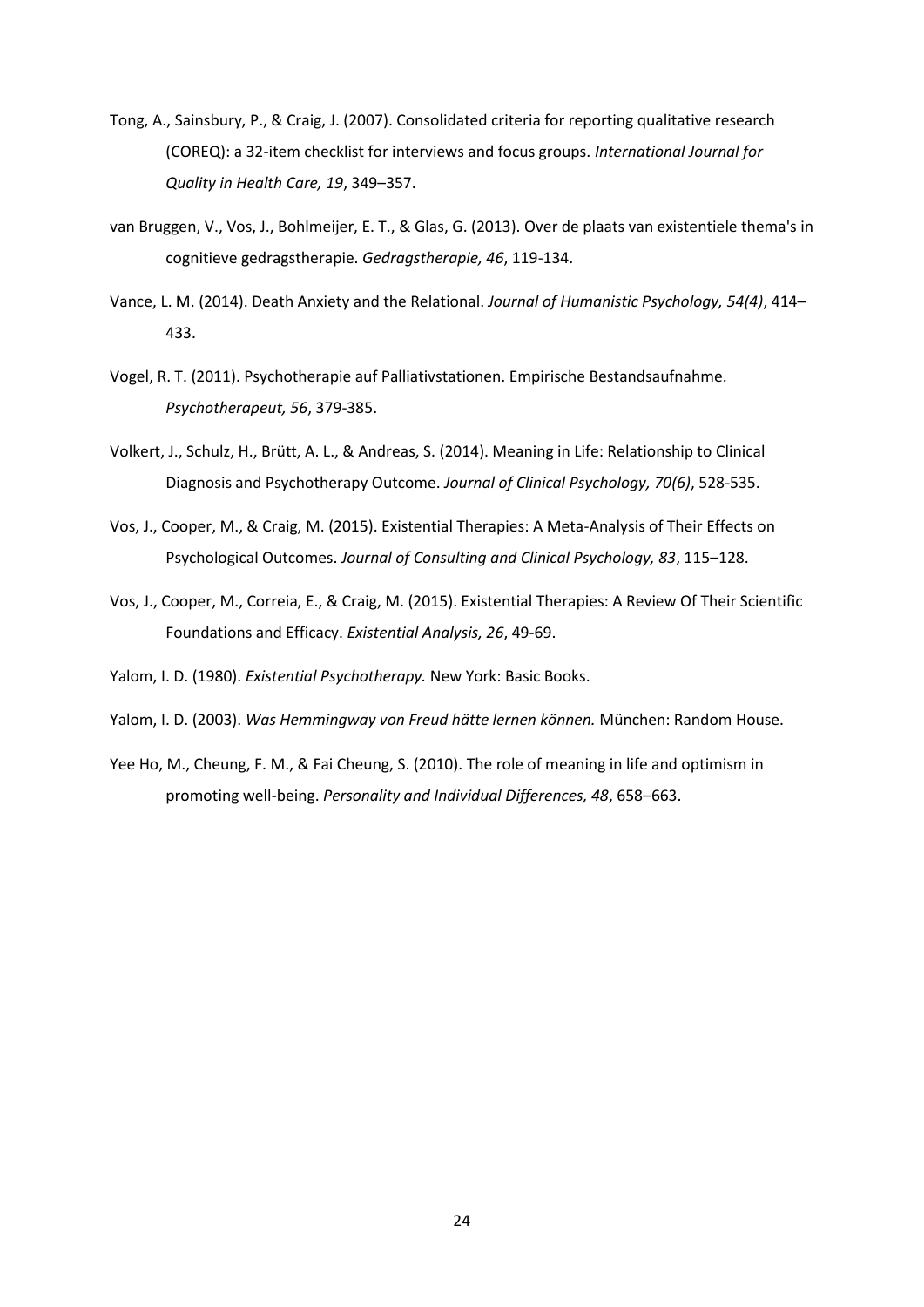## **Appendix A. The provided case examples**

<span id="page-24-0"></span>

| Doodsangst:  | Sinds een maand ben ik in behandeling vanwege paniekaanvallen. Het lukt me al wat             |
|--------------|-----------------------------------------------------------------------------------------------|
|              | beter om met de plotselinge angsten om te gaan, maar nu pieker ik er steeds vaker over        |
|              | dat ik ooit dood zal zijn. Ik snap wel dat ik niet zomaar neer zal vallen op straat, maar dat |
|              | neemt niet weg dat mijn leven eindig is. Nog een jaar of dertig, hooguit veertig, dan ben     |
|              | ik er niet meer en alles zal gewoon verder gaan. Dat besef grijpt me naar de keel, daar       |
|              | kan ik van wakker liggen.                                                                     |
| Zinloosheid: | Sinds het ontslag voelt alles anders. Ik ben nog wel actief en kan zelfs wel genieten, maar   |
|              | ik vraag me steeds vaker af wat de zin van alles is. Waar heb ik het allemaal voor gedaan?    |
|              | Waarom zou ik me nog inzetten? Zelfs wat ik altijd zo waardevol vond - mijn gezin,            |
|              | contacten met vrienden, iets toevoegen aan de wereld - voelt nu als zinloos. Het gaat         |
|              | werkelijk nergens over in deze wereld, alleen lijk ik de enige te zijn die dat doorheeft.     |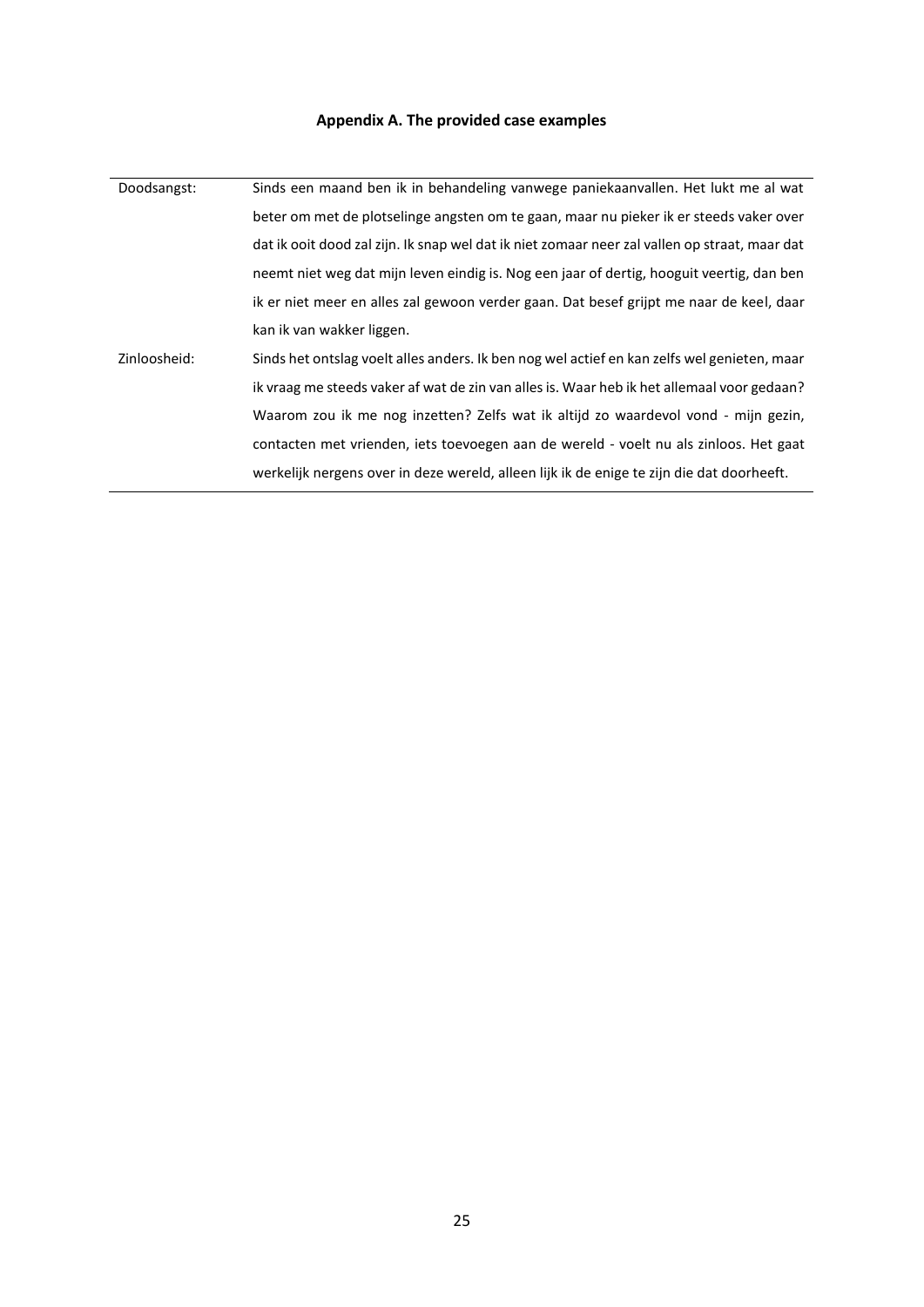## **Appendix B. The final coding frame**

<span id="page-25-0"></span>

| $1st$ level code / category                 | $2nd$ level code / category      | 3rd level code                           |  |  |  |
|---------------------------------------------|----------------------------------|------------------------------------------|--|--|--|
| Occurrence existential                      | Death anxiety                    | (Deadly) disease                         |  |  |  |
| themes                                      | Meaninglessness                  | As an underlying factor                  |  |  |  |
|                                             |                                  | Chronic pain                             |  |  |  |
|                                             |                                  | Death of closely-related persons         |  |  |  |
|                                             |                                  | Depression                               |  |  |  |
|                                             |                                  | Fear of failure                          |  |  |  |
|                                             |                                  | Getting older                            |  |  |  |
|                                             |                                  | Hypochondriasis<br>Panic attacks         |  |  |  |
|                                             |                                  | With disasters                           |  |  |  |
|                                             |                                  |                                          |  |  |  |
| Dealing generally /<br>Dealing with death / | Acceptance as an overarching aim |                                          |  |  |  |
| Dealing with meaning                        | Emphasizing living according to  | being a role-model in last stage of life |  |  |  |
|                                             | values                           | emphasize that thoughts/behavior         |  |  |  |
|                                             |                                  | hinder from committed action             |  |  |  |
|                                             |                                  | emphasizing living according to values   |  |  |  |
|                                             |                                  | giving shape to value-based behavior     |  |  |  |
|                                             | Defusion and distancing from     | defusion and distancing from thoughts    |  |  |  |
|                                             | thoughts                         | Not focusing on the content of           |  |  |  |
|                                             |                                  | thoughts and meaning-making              |  |  |  |
|                                             |                                  | ACT-theorie verdiepen door boeken        |  |  |  |
|                                             | Pay particular attention to the  | bodily exposure to fear                  |  |  |  |
|                                             | experience                       | counteract avoidance                     |  |  |  |
|                                             |                                  | exploring coping approach                |  |  |  |
|                                             |                                  | Exploring experience in all its facets   |  |  |  |
|                                             |                                  | make room for experience/feeling         |  |  |  |
|                                             |                                  | exploring client's worldview /           |  |  |  |
|                                             | Exploring meaning-making         | meaning-making regarding death or        |  |  |  |
|                                             |                                  | meaning in life                          |  |  |  |
|                                             |                                  | exploring function of fear               |  |  |  |
|                                             |                                  | suggesting books & talking about new     |  |  |  |
|                                             |                                  | insights                                 |  |  |  |
|                                             |                                  | suggest to talk with friends over death  |  |  |  |
|                                             | <b>Exploring values</b>          | ask client about his/her values          |  |  |  |
|                                             |                                  | exercises to discover own values         |  |  |  |
|                                             |                                  | from acknowledging fear to the other     |  |  |  |
|                                             |                                  | side of the same coin                    |  |  |  |
|                                             |                                  | talking about dreams or desires          |  |  |  |
|                                             |                                  | why are you still here then?             |  |  |  |